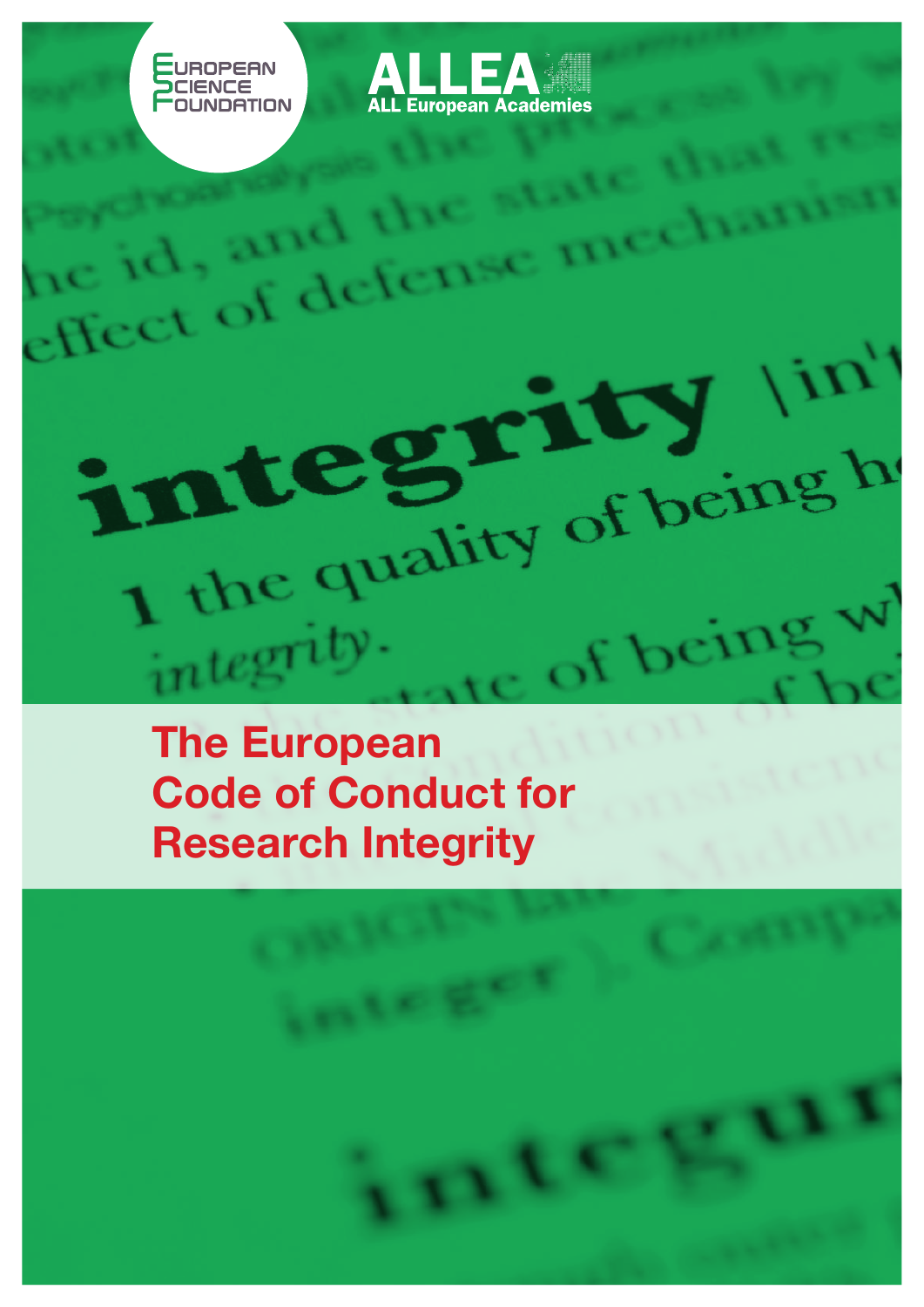#### European Science Foundation

The European Science Foundation (ESF) was established in 1974 to provide a common platform for its Member Organisations to advance European research collaboration and explore new directions for research. It is an independent organisation, owned by 78 Member Organisations, which are research funding organisations and research performing organisations, academies and learned societies from 30 countries. ESF promotes collaboration in research itself, in funding of research and in science policy activities at the European level.

www.esf.org

#### ALLEA (All European Academies)

ALLEA (All European Academies) is the European Federation of National Academies of Sciences and Humanities whose 53 Member Academies in 40 countries are self-governing communities of scientists and scholars. It was founded in 1994 to promote the exchange of information and experience between Academies; to offer European science and society advice from its Member Academies; and to promote excellence and high ethical standards in science and scholarship.

www.allea.org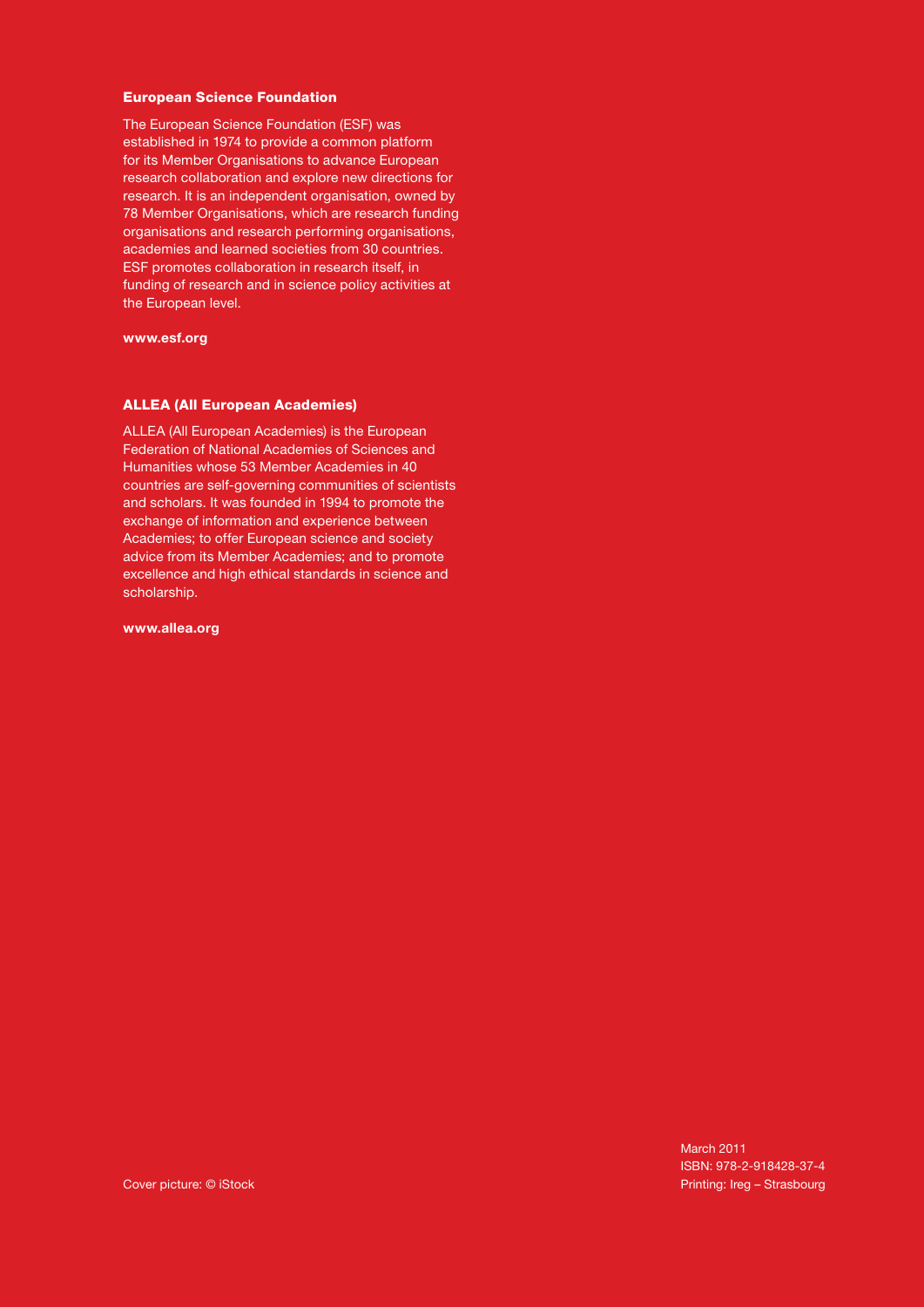## **Contents**

| <b>Foreword</b>                                                                                        | 3  |
|--------------------------------------------------------------------------------------------------------|----|
| <b>1. Executive Summary</b>                                                                            | 5  |
| 1.1 The Code                                                                                           | 5  |
| 1.2 The Principles of Research Integrity                                                               | 5  |
| 1.3 Misconduct                                                                                         | 6  |
| 1.4 Good Research Practices                                                                            | 6  |
| 2. The European Code of Conduct for Research Integrity                                                 | 8  |
| 2.1 The Code of Conduct                                                                                | 8  |
| 2.2 Background and Elucidation                                                                         | 9  |
| 2.3 Guidelines for Good Practice Rules                                                                 | 13 |
| 2.4 International Collaborative Research                                                               | 15 |
| 2.5 Annexes                                                                                            | 15 |
| Annex I: Recommended Principles for Investigating Research Misconduct                                  |    |
| Annex II: Boilerplate text for International Agreements, as suggested by the OECD Global Science Forum |    |
| Coordinating Committee for facilitating international misconduct investigations                        |    |
| 3. ESF Member Organisation Forum on Research Integrity and list of members                             | 17 |
| 4. ALLEA Standing Committee on Science and Ethics and list of members                                  | 19 |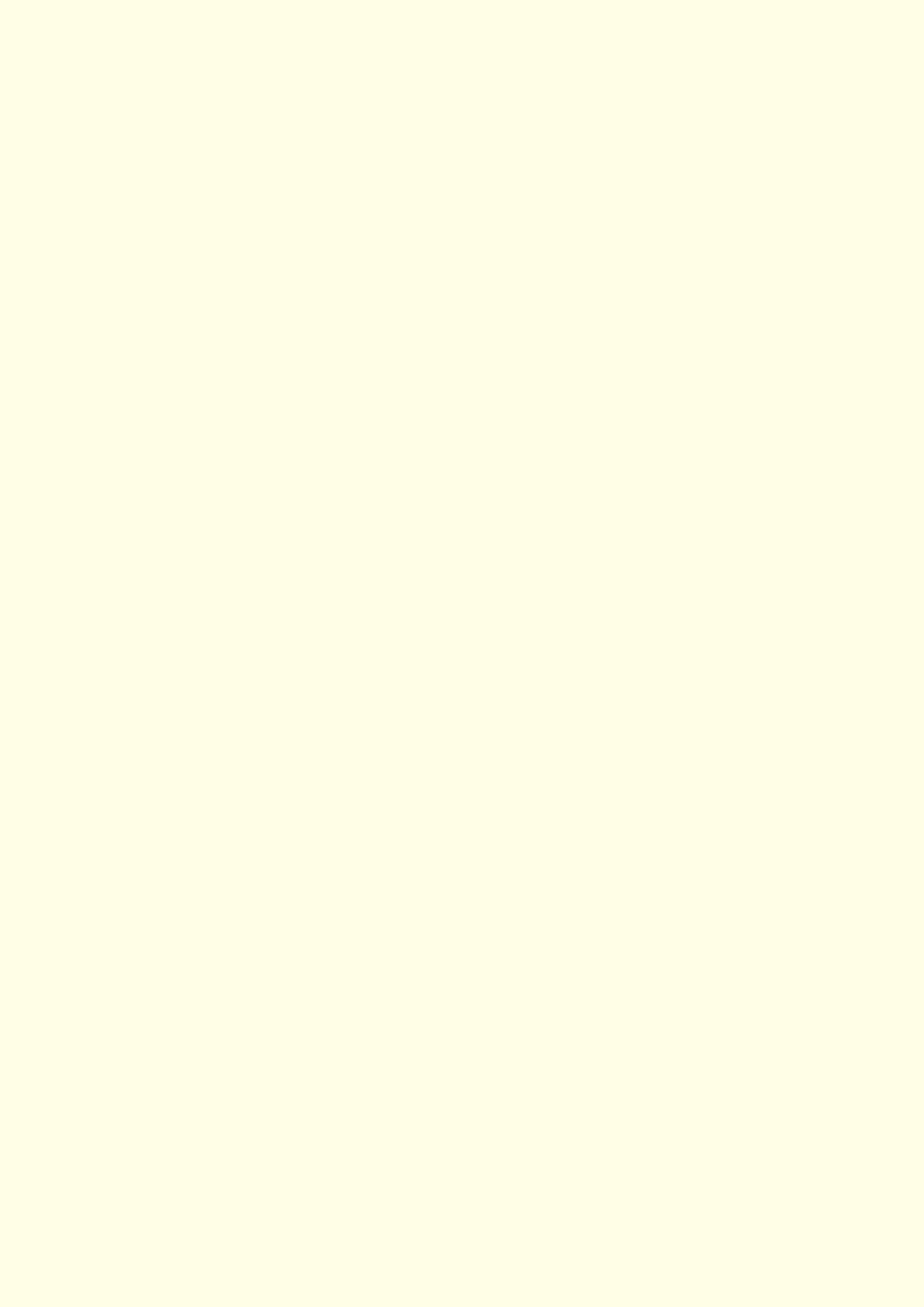## Foreword

 $\bullet$   $\bullet$ 

Science is expected to enlarge mankind's knowl-<br>and Safeguard Good Research Practice in Europe'. edge base, provide answers to global challenges, and guide decisions that shape our societies. Yet when science is compromised by fraudulent activities, not only the research enterprise stumbles, but also society's trust in it. Thus, researchers and leaders throughout the world should ensure that science is trustworthy to our best knowledge. This can be achieved by education, promoting a culture of integrity, and by development of and compliance with joint rules and norms.

In this remit, the European Science Foundation has fostered research integrity since its inception, but in a more explicit manner since 2000 when it published a landmark science policy briefing on recommendations on best practices, 'Good Scientific Practice in Research and Scholarship'. One of the recommendations envisages, as an important task for the National Academies, the formulation of codes of good scientific practice. At the European level ALLEA (ALL European Academies – the European Federation of 53 National Academies of Sciences and Humanities) adapted a Dutch document from the Royal Netherlands Academy into the 'Memorandum on Scientific Integrity' (2003), which has been translated into several languages and is in use in many countries today.

ESF continued to promote international debate around this topic by organising in 2007 the First World Conference on Research Integrity, together with the Office for Research Integrity of the US Public Health Service, which brought together the leading international stakeholders in the field and highlighted the need for international collaboration and consensus. In 2008, a survey was carried out on research integrity structures, 'Stewards of Integrity – Institutional Approaches to Promote

and Safeguard Good Research Practice in Europe'. A dedicated debate platform was then set up, an ESF Member Organisation Forum on Research Integrity, that assembled 31 research funding and performing organisations from 22 countries, together with ALLEA. The work of this group produced the consensus document 'The European Code of Conduct for Research Integrity', launched at the Second World Conference on Research Integrity held in July 2010. The Code addresses the proper conduct and principled practice of systematic research in the medical, natural and social sciences and the humanities. It stands as a canon for self-regulation with clear recommendations, and is now on the way to being taken as a reference template for implementation throughout Europe. It is not intended to replace existing national or academic guidelines, but to represent a Europe-wide agreement on a set of principles and priorities for the research community. The Code is provided in this booklet in two forms, the Executive Summary and the full Code.

Human curiosity and science are borderless, and so must be the policies that surround them. Global research collaboration is unthinkable without a common understanding of the rules of integrity. This is why the next step is to develop an international Code of Conduct for scientists and stakeholders worldwide.

Professor Marja Makarow *Chief Executive, ESF*

Professor Jüri Engelbrecht *President, ALLEA*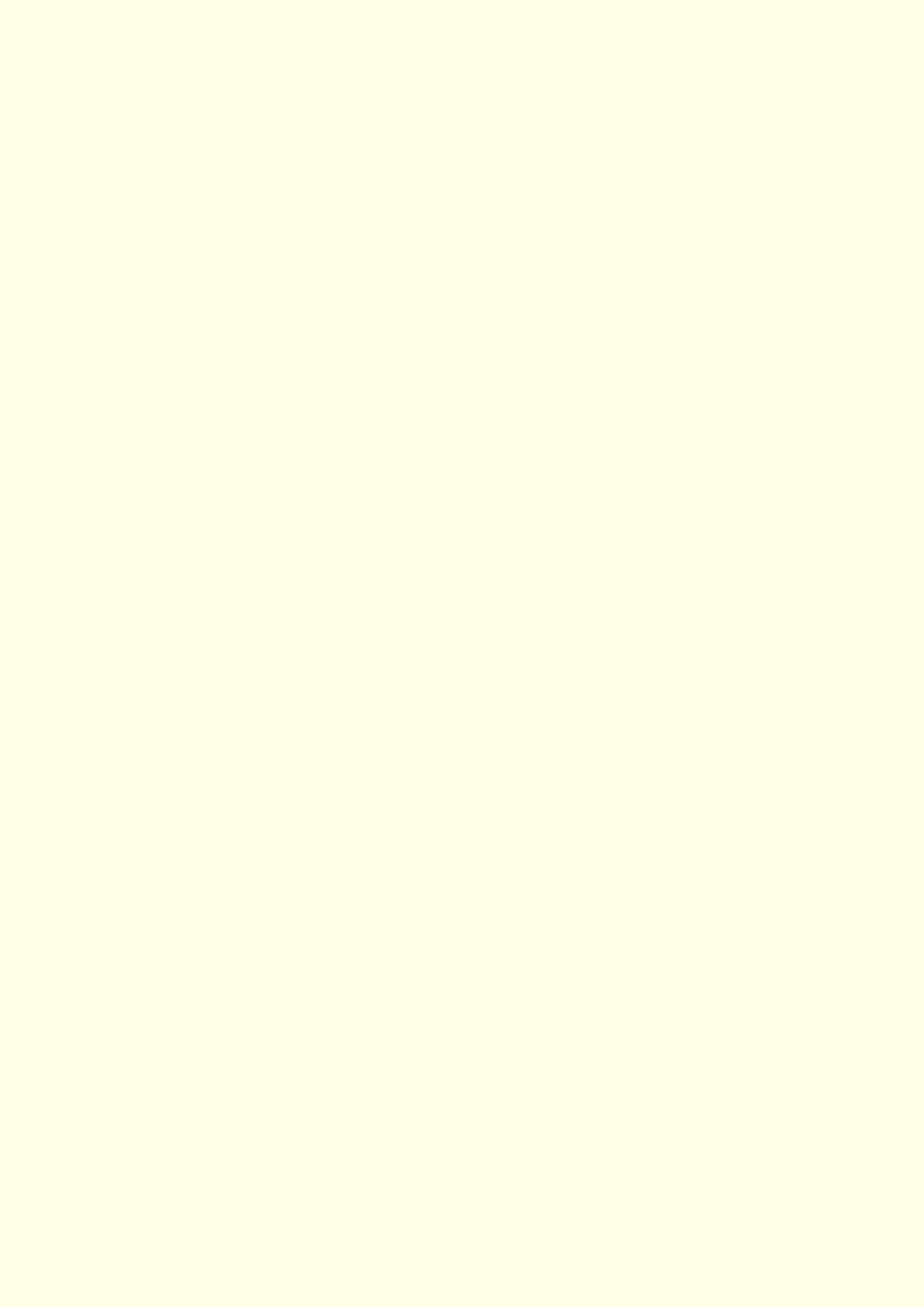## 1. Executive Summary  $\bullet$   $\bullet$

### 1.1 The Code

Researchers, public and private research organisations, universities and funding organisations must observe and promote the principles of integrity in scientific and scholarly research.

- These principles include:
- honesty in communication;
- reliability in performing research;
- objectivity;
- impartiality and independence;
- openness and accessibility;
- duty of care;
- fairness in providing references and giving credit; and
- responsibility for the scientists and researchers of the future.

Universities, institutes and all others who employ researchers, as well as agencies and organisations funding their scientific work, have a duty to ensure a prevailing culture of research integrity. This involves clear policies and procedures, training and mentoring of researchers, and robust management methods that ensure awareness and application of high standards as well as early identification and, wherever possible, prevention of any transgression.

Fabrication, falsification and the deliberate omission of unwelcome data are all serious violations of the ethos of research. Plagiarism is a violation of the rules of responsible conduct vis-à-vis other researchers and, indirectly, harmful for science as well. Institutions that fail to deal properly with such wrongdoing are also guilty. Credible allegations should always be investigated. Minor misdemeanours should always be reprimanded and corrected.

Investigation of allegations should be consistent with national law and natural justice. It should be fair, and speedy, and lead to proper outcomes and sanctions. Confidentiality should be observed where possible, and proportionate action taken where necessary. Investigations should be carried through to a conclusion, even when the alleged defaulter has left the institution.

Partners (both individual and institutional) in international collaborations should agree beforehand to cooperate to investigate suspected deviation from research integrity, while respecting the laws and sovereignty of the states of participants. In a world of increasing transnational, cross-sectional and interdisciplinary science, the work of OECD's Global Science Forum on *Best Practices for Ensuring Scientific Integrity and Preventing Misconduct* can provide useful guidance in this respect.

#### 1.2 The Principles of Research **Integrity**

These require *honesty* in presenting goals and intentions, in reporting methods and procedures and in conveying interpretations. Research must be *reliable* and its communication fair and full. *Objectivity* requires facts capable of proof, and transparency in the handling of data. Researchers should be *independent* and *impartial* and communication with other researchers and with the public should be *open* and honest. All researchers have a *duty of care* for the humans, animals, the environment or the objects that they study. They must show *fairness* in providing references and giving credit for the work of others and must show *responsibility for future generations* in their supervision of young scientists and scholars.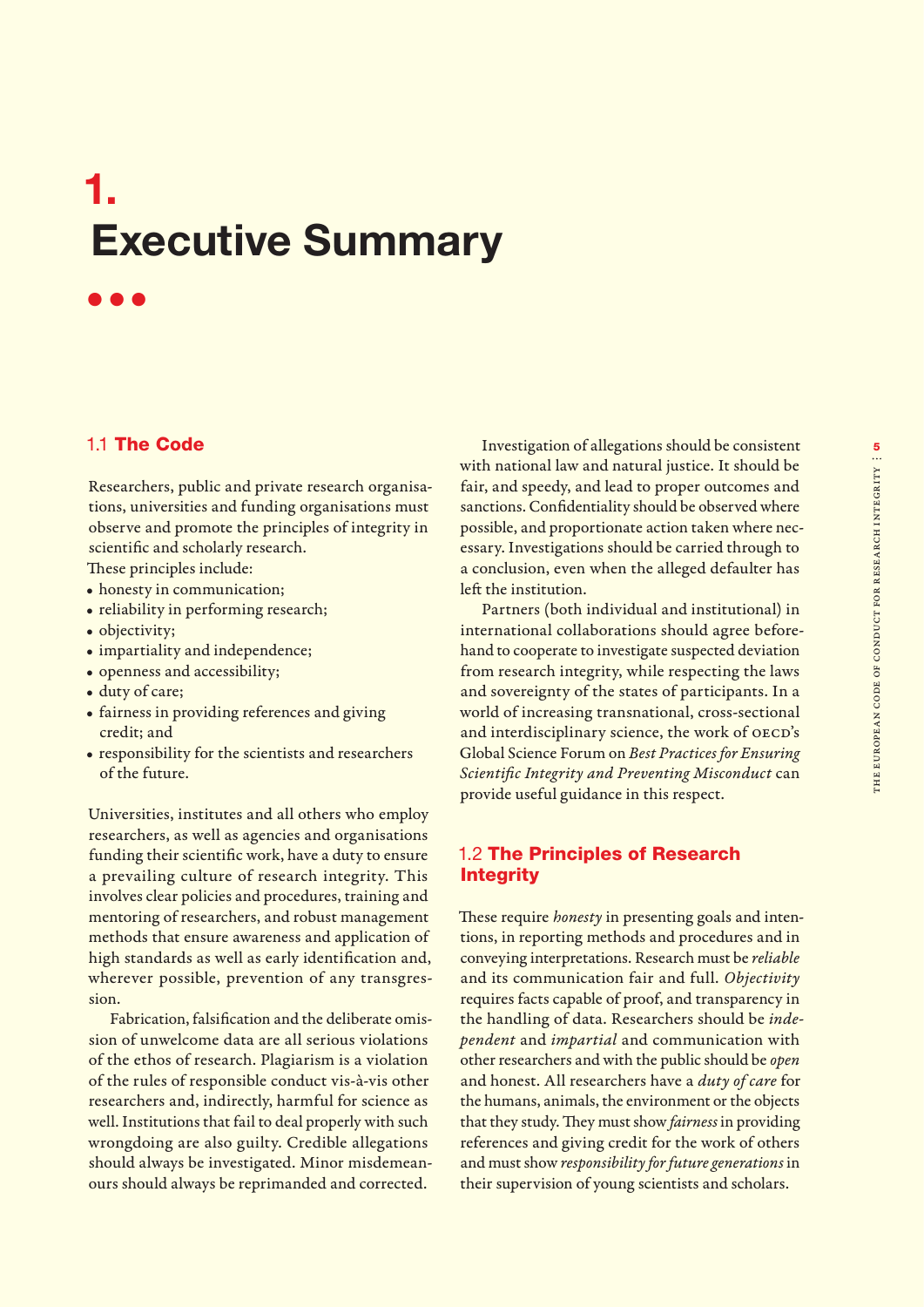### 1.3 Misconduct

Research *misconduct* is harmful for knowledge. It could mislead other researchers, it may threaten individuals or society – for instance if it becomes the basis for unsafe drugs or unwise legislation – and, by subverting the public's *trust*, it could lead to a disregard for or undesirable restrictions being imposed on research.

Research misconduct can appear in many guises:

- *• Fabrication* involves making up results and recording them as if they were real;
- *• Falsification* involves manipulating research processes or changing or omitting data;
- *• Plagiarism* is the appropriation of other people's material without giving proper credit;
- Other forms of misconduct include *failure to meet clear ethical and legal requirements* such as misrepresentation of interests, breach of confidentiality, lack of informed consent and abuse of research subjects or materials. Misconduct also includes *improper dealing* with infringements, such as attempts to cover up misconduct and reprisals on whistleblowers;
- *• Minor misdemeanours* may not lead to formal investigations, but are just as damaging given their probable frequency, and should be corrected by teachers and mentors.

The response must be proportionate to the seriousness of the misconduct: as a rule it must be demonstrated that the misconduct was committed intentionally, knowingly or recklessly. Proof must be based on the preponderance of evidence. Research misconduct should not include honest errors or differences of opinion. Misbehaviour such as intimidation of students, misuse of funds and other behaviour that is already subject to universal legal and social penalties is unacceptable as well, but is not 'research misconduct' since it does not affect the integrity of the research record itself.

#### 1.4 Good Research Practices

There are other failures to adhere to good practices – incorrect procedures, faulty data management, etc. – that may affect the public's trust in science These should be taken seriously by the research community as well. Accordingly, *data practices* should preserve original data and make it accessible to colleagues. Deviations from *research procedures* include insufficient care for human subjects, animals or cultural objects; violation of protocols; failure to obtain informed consent; breach of confidentiality, etc. It is unacceptable to claim or grant undeserved authorship or deny deserved authorship. Other *publication-related* lapses could include repeated publication, salami-slicing or insufficient acknowledgement of contributors or sponsors. Reviewers and editors too should maintain their independence, declare any conflicts of interest, and be wary of personal bias and rivalry. Unjustified claims of authorship and ghost authorship are forms of falsification. An editor or reviewer who purloins ideas commits plagiarism. It is ethically unacceptable to cause pain or stress to those who take part in research, or to expose them to hazards without informed consent.

While principles of integrity, and the violation thereof, have a universal character, some rules for good practice may be subject to cultural differences, and should be part of a set of national or institutional guidelines. These cannot easily be incorporated into a universal code of conduct. National guidelines for good research practice should, however, consider the following:

#### 1. Data:

All primary and secondary data should be stored in secure and accessible form, documented and archived for a substantial period. It should be placed at the disposal of colleagues. The freedom of researchers to work with and talk to others should be guaranteed.

#### 2. Procedures:

All research should be designed and conducted in ways that avoid negligence, haste, carelessness and inattention. Researchers should try to fulfil the promises made when they applied for funding. They should minimise impact on the environment and use resources efficiently. Clients or sponsors should be made aware of the legal and ethical obligations of the researcher, and of the importance of publication. Where legitimately required, researchers should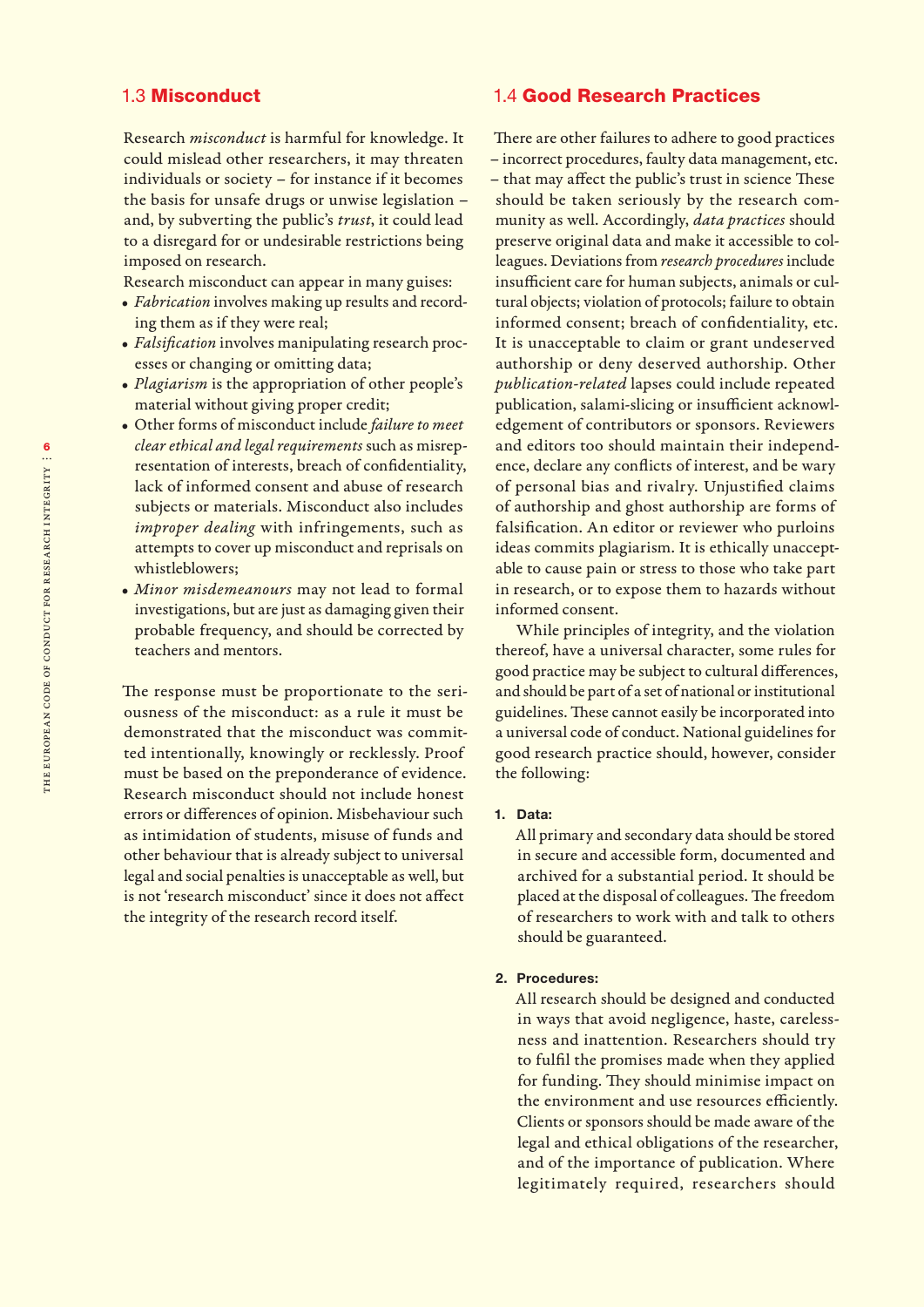respect the confidentiality of data. Researchers should properly account for grants or funding received.

#### 3. Responsibility:

All research subjects – human, animal or nonliving – should be handled with respect and care. The health, safety or welfare of a community or collaborators should not be compromised. Researchers should be sensitive to their research subjects. Protocols that govern research into human subjects must not be violated. Animals should be used in research only after alternative approaches have proved inadequate. The expected benefits of such research must outweigh the harm or distress inflicted on an animal.

#### 4. Publication:

Results should be published in an open, transparent and accurate manner, at the earliest possible time, unless intellectual property considerations justify delay. All authors, unless otherwise specified, should be fully responsible for the content of publication. Guest authorship and ghost authorship are not acceptable. The criteria for establishing the sequence of authors should be agreed by all, ideally at the start of the project. Contributions by collaborators and assistants should be acknowledged, with their permission. All authors should declare any conflict of interest. Intellectual contributions of others should be acknowledged and correctly cited. Honesty and accuracy should be maintained in communication with the public and the popular media. Financial and other support for research should be acknowledged.

#### 5. Editorial responsibility:

An editor or reviewer with a potential conflict of interest should withdraw from involvement with a given publication or disclose the conflict to the readership. Reviewers should provide accurate, objective, substantiated and justifiable assessments, and maintain confidentiality. Reviewers should not, without permission, make use of material in submitted manuscripts. Reviewers who consider applications for funding, or applications by individuals for appointment or promotion or other recognition, should observe the same guidelines.

The primary responsibility for handling research misconduct is in the hands of those who employ the researchers. Such institutions should have a standing or *ad hoc* committee(s) to deal with allegations of misconduct. Academies of Sciences and other such bodies should adopt a code of conduct, with rules for handling alleged cases of misconduct, and expect members to abide by it. Researchers involved in international collaboration should agree to standards of research integrity as developed in this document and, where appropriate, adopt a formal collaboration protocol either *ab initio* or by using one drafted by the OECD Global Science Forum.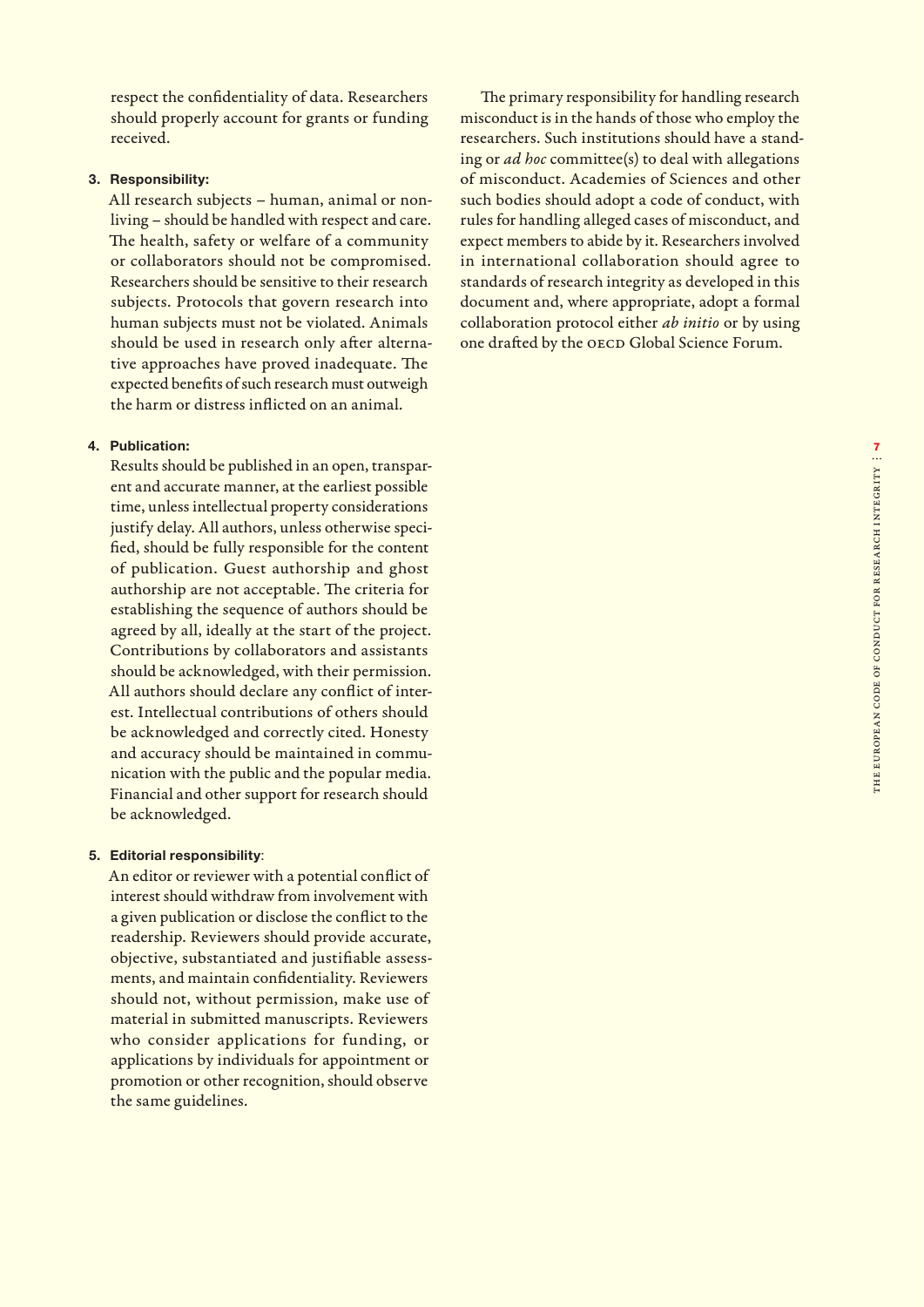## 2. The European Code of Conduct for Research Integrity

 $\bullet\bullet\bullet$ 

#### 2.1.1 Preamble

This Code of Conduct is not a body of law, but rather a canon for self regulation. It is a basic responsibility of the scientific community to formulate the principles and virtues of scientific and scholarly research, to define its criteria for proper research behaviour, and to set its own house in order in case scientific integrity is threatened.

8 2.1 The Code of Conduct<br>
Exerces 2.1.1 Preamble<br>
This Code of Conduct is not a body<br>
a canon for self regulation. It is a ba<br>
of the scientific community to forr<br>
ples and virtues of scientific and so<br>
to define its crit Science as the process of knowledge augmentation is embedded in a wider socio-ethical context, and scientists must be aware of their specific responsibility towards society and the welfare of mankind. They bear responsibility for the choice of subjects to be investigated and its consequences, for proper care and treatment concerning the objects of research, and attention and concern with respect to practical applications and use of their research results. In this Code, however, we confine ourselves to standards of integrity while *conducting* research, and do not consider this wider socio-ethical responsibility.

#### 2.1.2 Code of Conduct

Science, including natural and social sciences as well as humanities, is the systematised knowledge obtained through observation and experimentation, study and thinking. Scientific research is carried out to determine the nature and principles of what is being studied. In spite of their differences in content and methods all sciences have a common characteristic: they depend on arguments and evidence, *i.e.* observations of nature or of humans and their actions and products.

Researchers, research institutes, universities, academies and funding organisations commit themselves to observe and to promote the *princi-* *ples* of scientific integrity. These include: honesty in reporting and communicating, reliability in performing research, objectivity, impartiality and independence, openness and accessibility, duty of care, fairness in providing references and giving credits, and responsibility for future science generations. Research institutes, funding organisations, academies and other actors in the field of scientific research have to adhere to appropriate standards for data management and preservation of records and data and to high ethical standards in dealing with research participants.

Research employers (universities, institutes and other research performing organisations) also have a responsibility to ensure that a *culture of research integrity* prevails. This includes clear policies and procedures, training and mentoring of researchers at all stages of their careers, and robust management procedures to ensure that high standards are observed and any transgression is identified at an early stage.

Fabrication and falsification, including misrepresentation and deliberately omitting unwelcome facts or data, are among the most serious *violations* of the ethos of science. Also plagiarism is an unacceptable form of misbehaviour, and a violation against other researchers.

Institutes or organisations that fail *to deal* properly with such wrongdoing are also guilty of dereliction of duty. All allegations should be properly assessed, and credible allegations should be investigated fully, with corrective actions taken if allegations are confirmed.

*Minor* misdemeanours, reflecting only poor performance by researchers as opposed to serious misconduct – some adjustment or selecting of data or 'adaptation' of a figure – may not give cause to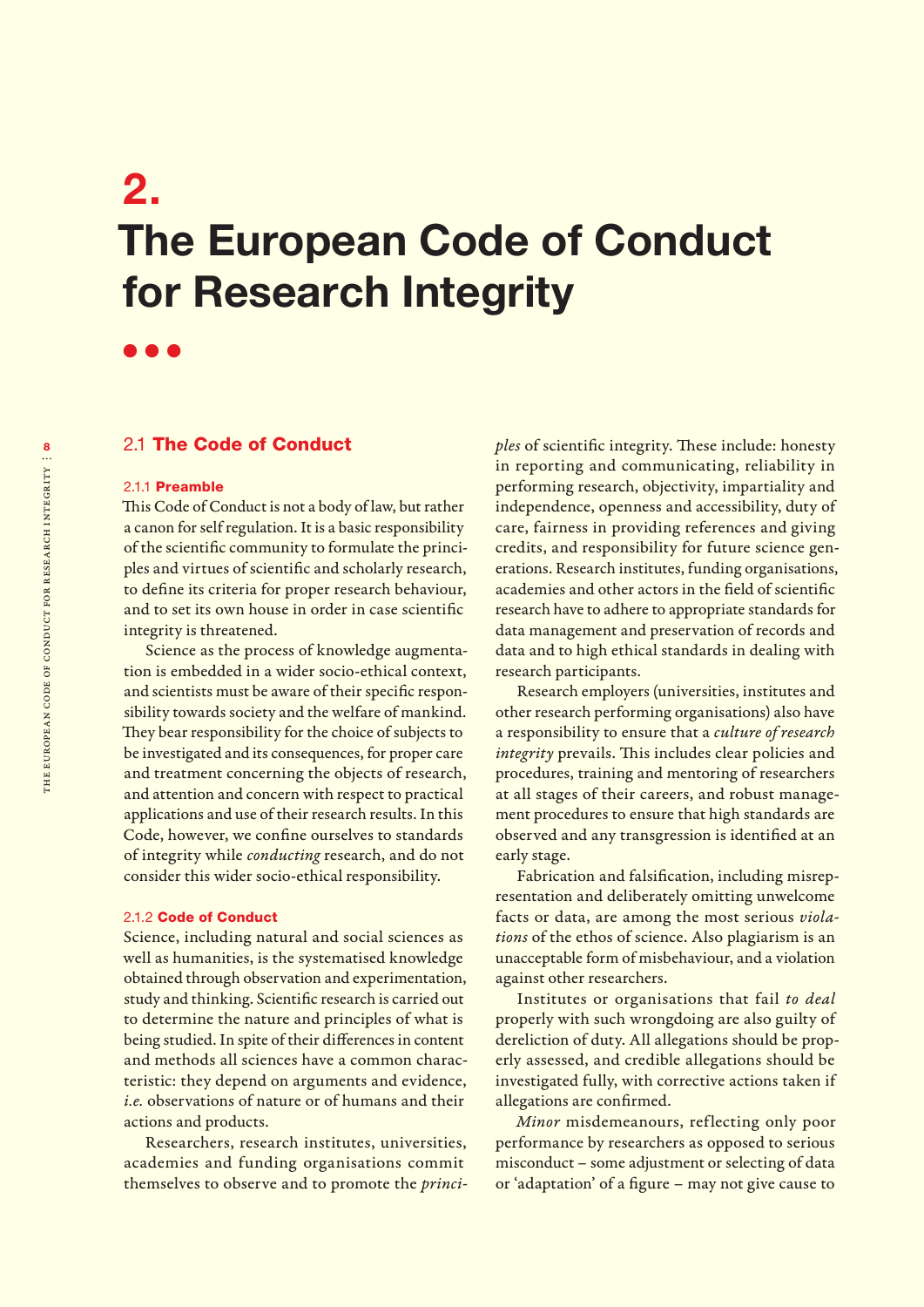a formal charge. Minor misdemeanours by students or junior researchers should however always be reprimanded and corrected by teachers or mentors. Minor misdemeanours by more experienced researchers that leads to misrepresentation may be treated more seriously, and if repeated should be considered as misconduct.

In addition to the violation of the fundamental principles of responsible science many other forms of poor and inappropriate *practices* in science research deserve attention. These include poor data practices and inadequate data management, inappropriate research procedures, including questionable procedures for obtaining informed consent, insufficient respect and care for participants in the research, improper research design and carelessness in observation and analysis, unsuitable authorship or publishing practices, and reviewing and editorial derelictions. Some of these are very serious and discreditable, *e.g.* abuse of ethical requirements and of trust in relation to the public, research subjects or other participants in the research. However, unlike the fundamental principles of scientific integrity and the violation thereof, which have a *universal*  character, such practices may be subject to different national traditions, legislative regulations or institutional provisions. A required system of regulations of good practice in research should, therefore, (except for gross violations of ethical principles or the law) not be part of a universal *Code of Conduct*, but should be developed in the form of national *Good Practice Rules*, that would recognise the legitimate differences between national or institutional systems. The enclosed list of recommendations should be used as a guideline for the formulation of such national Good Practice Rules.

*Investigations* of research misconduct allegations should be consistent with national laws of the country in which the investigations are conducted. What is required is a due and fair process, that is uniform and sufficiently rapid, and leads to proper outcomes and sanctions. The investigations must be carried out in accordance with the highest standards of process integrity, uniformity within one domain of jurisdiction, and fairness to all parties. Confidentiality should be observed as much as possible, unnecessary detriment to reputations should be avoided, and a proportionate action should be taken against persons found to have committed research misconduct. Wherever possible precaution should be taken to ensure that investigations are carried through to a conclusion. They should not cease, leaving questions unresolved, merely because the defaulter has left the institution.

In *international collaboration* partners should agree to conduct their research according to the same standards of research integrity, and to bring any suspected deviation from these standards, in particular alleged research misconduct, to the immediate attention of the project leader(s) (and of the senior responsible officer in the university or institute (employer), in order for it to be investigated according to the policies and procedures of the partner with the primary responsibility, while respecting the laws and sovereignty of the States of all participating parties. In large scale, funded international projects the promotion of good practice and the handling of possible cases of misconduct, as recommended by the coordinating committee of the OECD Global Science Forum, should be followed. The boiler plate text, recommended by this committee, should be embodied in the formal documents that establish the collaborative project.

#### 2.2 Background and Elucidation

In this section a more extensive elucidation of the condensed Code of Conduct, presented in chapter 1, is given. The nature of science and scholarship, the values to be fostered in scientific and scholarly research, the various discreditable forms of misconduct will be discussed, and procedures for dealing with allegations of misconduct and rules for good research practice will be recommended.

#### 2.2.1 Nature of science and scholarship

In a broad sense *science* (in Latin *scientia* is knowledge) is the systematised knowledge obtained through observation and experimentation, study and thinking. It is rooted in human curiosity, the wish to understand the physical, biological and social worlds as well as the human mind and its products. Science aims at deepening our understanding and extending our knowledge beyond what is already known. The term 'science' is normally applied only to the natural and social sciences; in this document it will be applied in a broader sense, like the German word 'Wissenschaft', which applies also to the humanities. Of course, there are differences between the various disciplines, sometimes even indicated as 'cultural'1, but in this discussion emphasis will be laid on the communalities rather than the disparities between the disciplines.

<sup>1.</sup> C.P. Snow (1959), *The Rede lecture.* Cambridge:

Cambridge University Press.

W. Leppenies (1985), *Die drei Kulturen; Sociologie zwischen Literatur und Wissenschaft.* München: Hanser.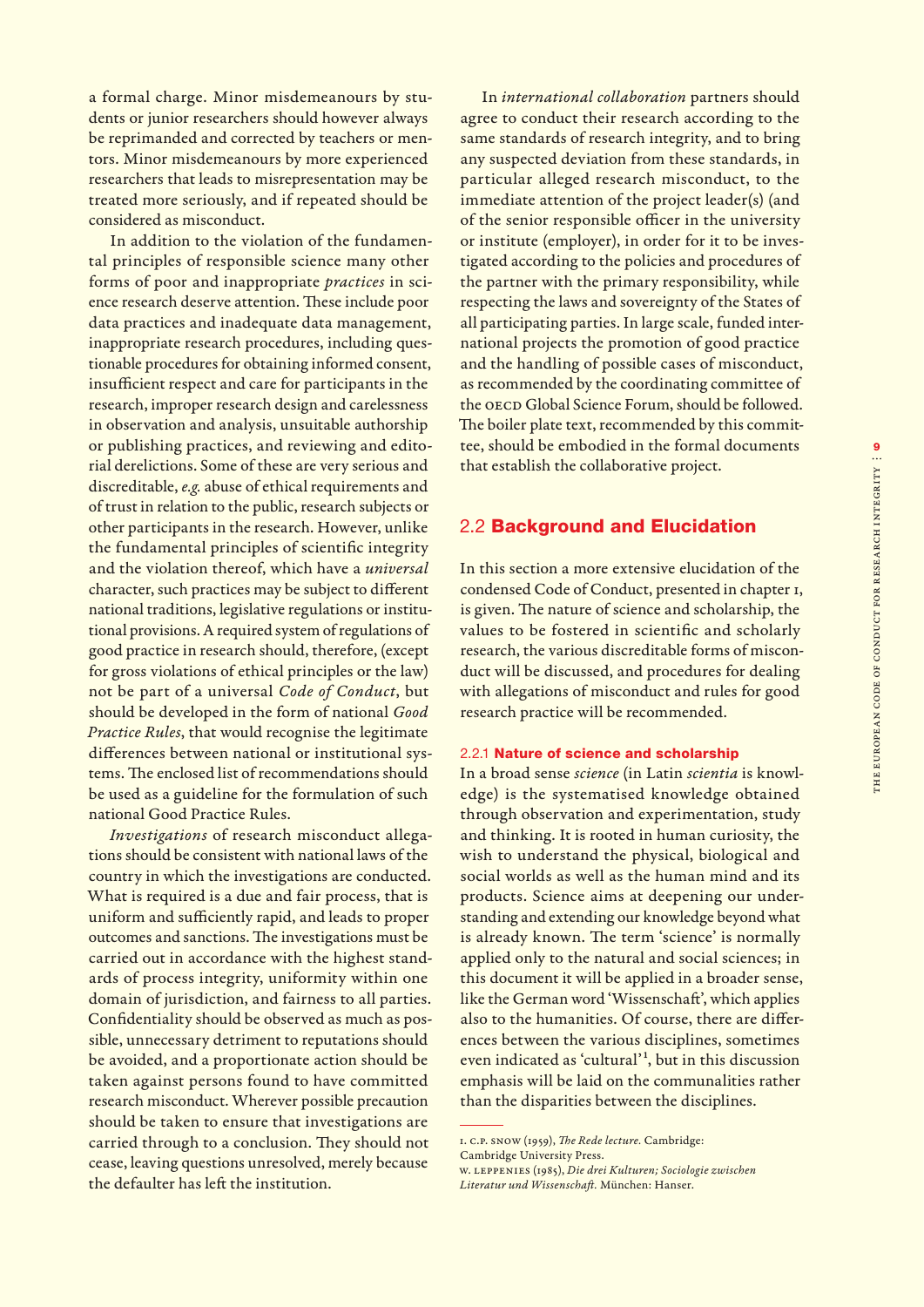Scientific *research* is carried out in order to determine the nature and principles of what is being studied. Such research is diverse and multifaceted and cannot be captured in a single factual and normative description. However, although they may differ in methods and traditions, all sciences have a fundamental characteristic in common: they depend on argument and evidence, *i.e.* observations of nature, or of humans and their actions and products.

Science is not an enterprise carried out in isolation. Research cannot be done without drawing upon the work of other scientists and scholars; and in most cases it requires collaborating with others (cf. Merton's $2$  communalism). And this collaboration assumes ever more an international character. It is also the scientific community that determines appropriate methods of research and the validation of findings. The contribution of scientific research to the extension of human knowledge can, therefore, only take place if its results are presented to others in such a way that they can judge their validity (Merton's organised scepticism).

There is another connection with the outside world. Not only do social and political forces affect the directions of research, science itself also affects greatly societal developments. The impact of science, now extending to nearly all fields of knowledge and its applications, has contributed immensely to society, even though its results can be and have been misused at times. It is the responsibility of scientists and researchers to do what they can to ensure that research is for the universal well being of mankind and the good of society.

Coercion of powerful persons or institutions, religious or political pressure, economic or financial interests can corrupt science. Science should, therefore, be as 'disinterested' and independent as possible and always impartial, and should have the freedom to adhere to its own laws and criteria. At the same time we have to acknowledge that scientists operate in a value-bound context. Their paradigmatic presumptions, their choice of subjects to be studied, the way they collect their data, the impact of their discoveries on the society all refer to the ethical and social context in which science proceeds.

#### 2.2.2 Science and ethics

The ethical/social values and conditions referred to in the previous section accentuate again the

ethical and social responsibility of the scientist. A distinction should be made between two categories of issues: problems related to science and society, emphasising the socio-ethical *context* of research, and problems related to scientific integrity, emphasising standards when *conducting* research. There is, of course, no perfect watershed between the two categories. Some forms of misconduct may have serious consequences for the health or wellbeing of citizens, and can, therefore, be seen as unethical in the broader sense of the word, but in the light of a discussion on a Code of Conduct the distinction may be clarifying.

Any ethical questions arise when science is regarded in a wider ethical/social context. Is the subject worthy of investigation? What are the consequences of such research? Could the research result in harm for people, nature or society, or be in conflict with basic human values? Is the research sufficiently independent of interested parties? Could a university or laboratory become too dependent on sponsored contract research? Could the researcher guard against the improper or selective use and misinterpretation of their findings, or against objectionable applications of their discoveries?

This document will not deal with this wider ethical *context* of science, but focus on the second category, the responsible *conduct* of research<sup>3</sup>.

#### 2.2.3 Integrity in science and scholarship: principles

Both the definition of scientific misconduct and the specification for proper scientific practice are based upon principles of scientific integrity. These are principles that all scientific and scholarly researchers and practitioners should observe individually, among each other and toward the outside world. These principles include the following:

- *• Honesty* in presenting research goals and intentions, in precise and nuanced reporting on research methods and procedures, and in conveying valid interpretations and justifiable claims with respect to possible applications of research results.
- *• Reliability* in performing research (meticulous, careful and attentive to detail), and in communication of the results (fair and full and unbiased reporting).
- *• Objectivity:* interpretations and conclusions must be founded on facts and data capable of proof and secondary review; there should be transparency in

<sup>2.</sup> R.K. Merton (1973), *The sociology of science: theoretical and empirical investigations.* Chicago: Cambridge University Press. The other three Mertonian norms of science are universalism, desinterestedness and organised scepticism.

<sup>3.</sup> As was requested at the establishment of the ESF Member Organisation Forum on Research Integrity (Madrid, 2008), and reiterated at the first meeting of the Chairs of the four working groups (Amsterdam, 2009).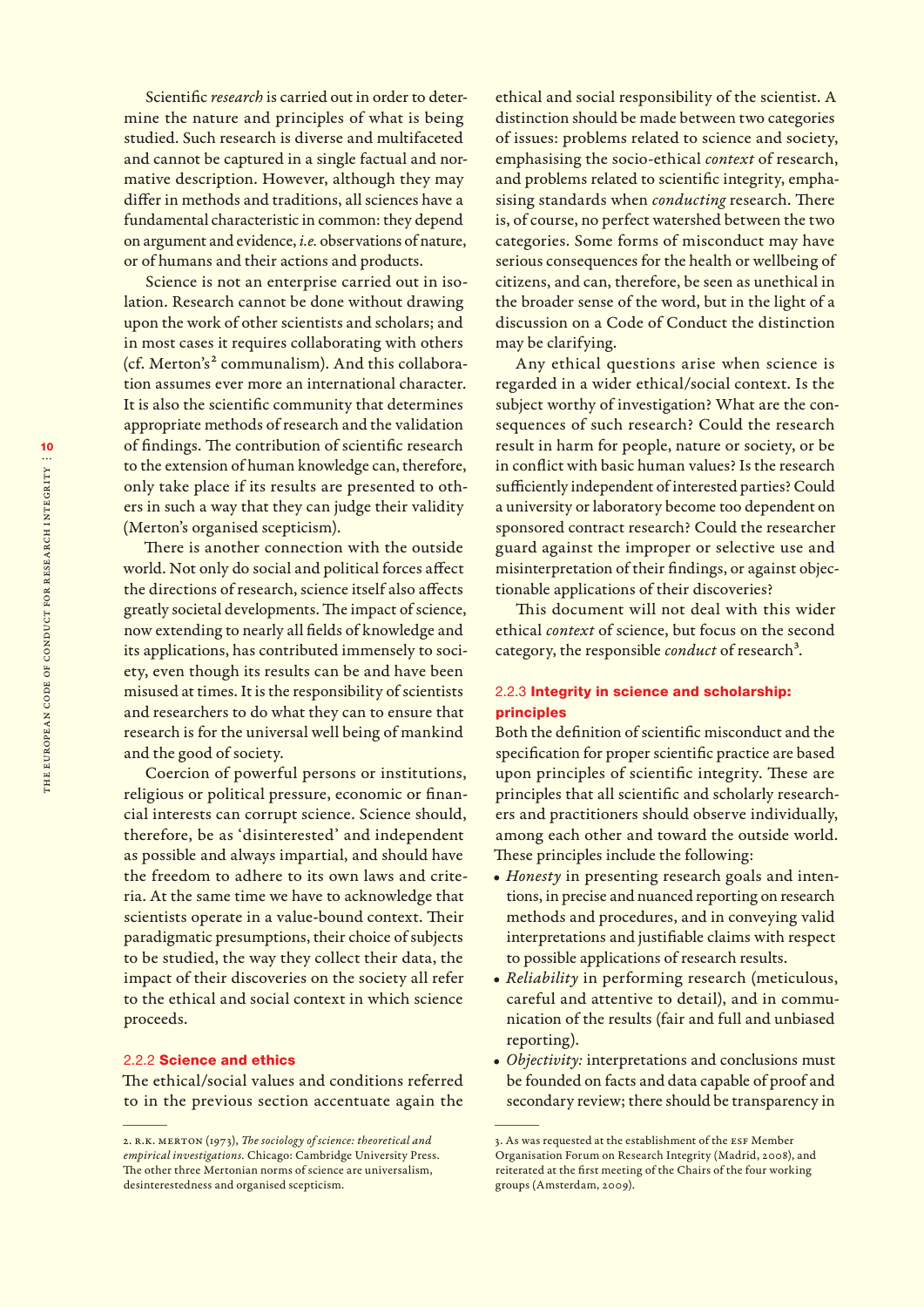the collection, analysis and interpretation of data, and verifiability of the scientific reasoning.

- *• Impartiality* and *independence* from commissioning or interested parties, from ideological or political pressure groups, and from economic or financial interests.
- *• Open communication*, in discussing the work with other scientists, in contributing to public knowledge through publication of the findings, in honest communication to the general public. This openness presupposes a proper storage and availability of data, and accessibility for interested colleagues.
- *• Duty of care* for participants in and the subjects of research, be they human beings, animals, the environment or cultural objects. Research on human subjects and animals should always rest on the principles of respect and duty of care.
- *• Fairness,* in providing proper references and giving due credits to the work of others, in treating colleagues with integrity and honesty.
- *• Responsibility for future science generations.* The education of young scientists and scholars requires binding standards for mentorship and supervision.

#### 2.2.4 Integrity in science and scholarship: misconduct

Violating these basic norms leads to research misconduct, which is the crux of inappropriate behaviour in science. Research misconduct is damaging to *science*, because it may create false leads for other scientists or the results may not be replicable, resulting in a continuation of the deception. It is also harmful to *individuals* and *society*: fraudulent research may result in the release and use of unsafe drugs, in the production of deficient products, inadequate instruments or erroneous procedures. Furthermore, if policy or legislation is based on the results of fraudulent research, harmful consequences are not inconceivable. But damage is also done through the subversion of the public's *trust in science*. The credibility of science would decline and trust in science as a dependable source of information and advice in respect of numerous decisions, so important for the welfare of mankind and society (environment, health, security, energy), would be subverted. This could lead to undesirable restrictions on permissible research, which could further damage the pursuit of knowledge.

There is some empirical evidence<sup>4</sup> that there is an increasing incidence of research misconduct. Pressure to publish, commercialisation, greater competition for funds, more opportunities for instance through the internet, evaluation practices, and the

current career system for scientists, may all contriute to this unfortunate development.

The two most serious violations of the ethos of science are fabrication and falsification. *Fabrication* is making up results and recording or reporting them. *Falsification* is manipulating research processes or changing or omitting data. Fabrication and falsification can also arise in the reporting of other researcher's results, in the reporting of expert opinion and in the public dissemination of science. A third category of misdemeanour is plagiarism in proposing, performing, or reviewing research, or in reporting research results. *Plagiarism* is the appropriation of another person's ideas, research results or words without giving appropriate credit. The precise wording of an idea or explanation or illustrative material (such as original figures and photographs, as well as lengthy tables) in textbooks or popular material are protected by copyright laws, but nevertheless can be subject to plagiarism. Plagiarism is of a different order since it is supposed to be more injurious to fellow scientists than to science as such. However, we have seen that openness is one of the basic integrity principles, and that progress in science depends on communication and discussion among fellow scientists and on a well functioning peer-review system. And if scientists would hesitate or even refuse to practice this openness and communication for fear of not being recognised as devisor or author the quality of science would suffer as well.

Also *improper dealing* with such infringement of principles of integrity (attempts to cover up, reprisals to whistle-blowers and violations of due process) can be classified as misconduct. In general it should be underlined that research institutes, funders, academies, universities and other actors conducting and administering research have the duty to promote good research management so that research integrity is instilled into the culture.

It is generally accepted that the primary responsibility for handling cases of misconduct is in the hands of the employers of scientists doing research. Frequently this concerns the institute or university where the accused researcher works. These institutions should have a standing committee that deals with misconduct, or establish an *ad hoc* committee in case a serious allegation is brought forward.

<sup>4.</sup> Reported by N. Steneck at the ESF-ORI first World Conference on Research Integrity, *Fostering Responsible Research*. Lisbon, Portugal, 16-19 Sept., 2007. The same increase of misconduct was generally observed by European Academy Presidents in a survey conducted in 2007, and reported by P.J.D. Drenth (*Strengths and weaknesses of current policies and practices*) at the same Lisbon conference.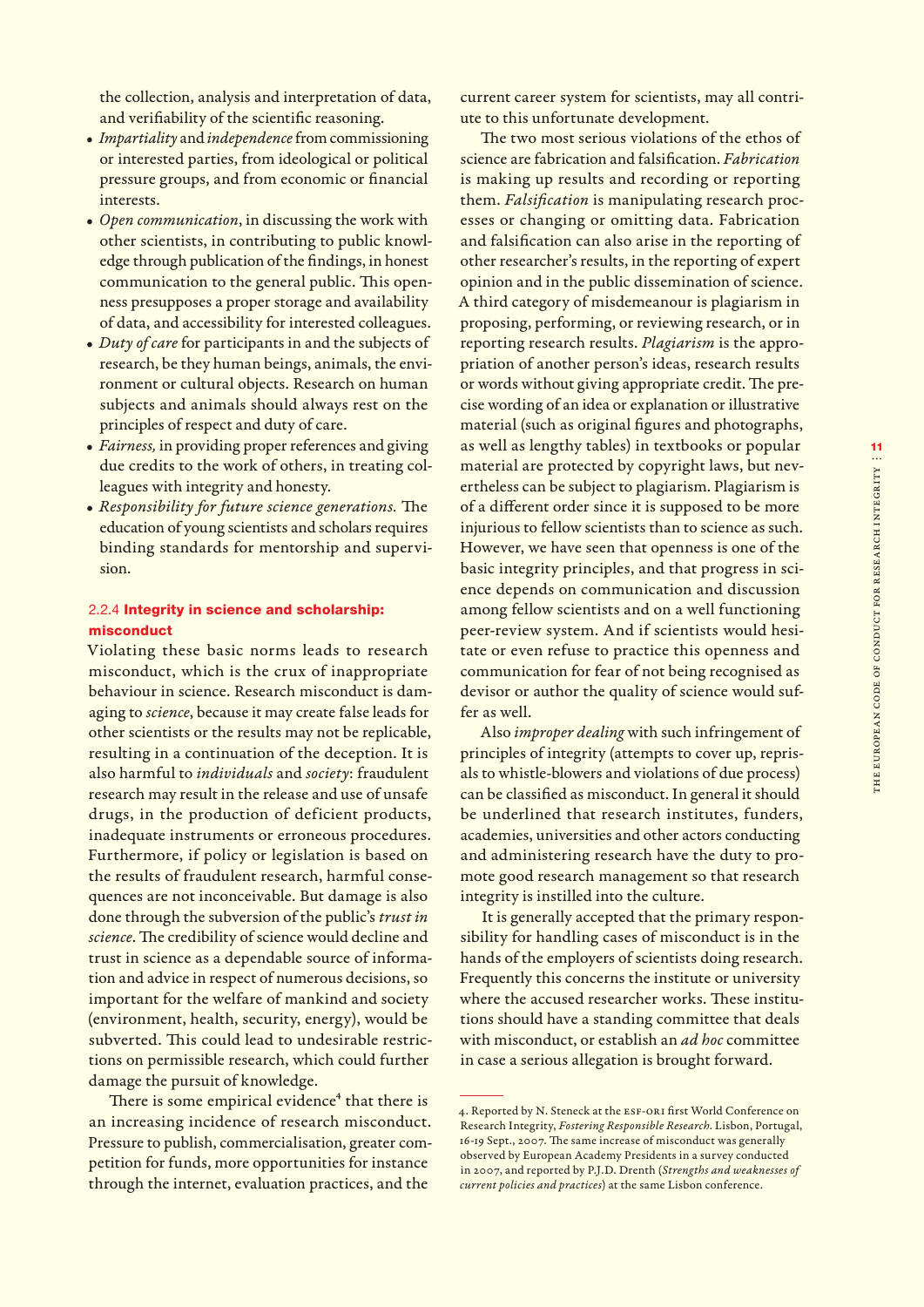Furthermore, there is a general consensus on the need for a due and fair process, that is uniform and sufficiently rapid, and leads to proper outcomes and sanctions. A coordinating committee for facilitating international research misconduct investigations of the OECD has formulated a number of overarching principles for investigating research misconduct in international collaborative projects, that can be adopted for general application. Annex I contains recommended principles that follow the main lines of the OECD recommendations.

Responses will depend on the seriousness of the research misconduct. In this respect the level of intent of the misconduct, the consequences of the behaviour, and other aggravating and mitigating factors should be considered. It has to be shown that the misconduct was committed intentionally, knowingly, or recklessly. As standard proof for the culpability of a suspected researcher 'preponderance of evidence' should be applied. It should be stipulated that research misconduct does not include honest errors or differences in opinion.

It should be recognised that the demarcation line between unacceptable and still acceptable behaviour is not always clear and beyond academic debate. Where does one draw the line between verification on a too small sample and the illustration of an argument with 'case' data? Where is the boundary between plagiarism and careless citation? Was an incorrect, but 'favourable' statistical technique truly chosen deliberately? Was a biased selection of data meant to start a scientific discussion or intended to present a full review of the evidence?

In the literature another class of misconduct is discussed, the 'questionable research practices' (QRP). Three groups of misbehaviour fall within QRP: Firstly: personal misconduct: intimidation of students, harassment, discrimination, insensitivity to social or cultural norms in doing research, misuse of funds, etc. Although we deal with undesirable and, at times, unacceptable conduct here it is not 'scientific misconduct', since it does not affect the integrity of the research record. Much of this misbehaviour is subject to generally applicable legal and social penalties that apply to everyone.

Secondly: a varied group of bad research practices, such as bad data management, incorrect research procedures, or some publication related misconduct. Bad practices are not acceptable and often harmful to the public's trust in science. They need correction indeed, but are not necessarily basic infringements of scientific integrity. The next section will deal with this category.

In the third place minor misdemeanours that may not lead to formal allegations and investigations, but are just as damaging given their probable frequency: some 'adjustment' of data, cutting a corner, omitting an unwelcome observation… It should be clear that here we deal with unacceptable violations of the principles of scientific integrity: it is falsification *in statu nascendi*. If it occurs with students or junior scientists, it should be corrected through proper supervision and mentorship. With more experienced researchers, especially if seen to be repeated, it should be treated more seriously.

It should be emphasised that the principles discussed in the previous section and the infringements defined in this section refer to *fundamental* and *universal* norms for responsible conduct in research. There is no need for cultural or regional adaptations or compromises in a Code of Conduct that encompasses these principles and infringements.

#### 2.2.5 Good practices

In addition to fabrication, falsification and plagiarism many other forms of objectionable practices in scientific research deserve attention. Some of them have serious moral or legal consequences, others may create nuisance, discontent or procedural dissension. Many of them may undermine public trust in science same as basic infringements of scientific integrity, and should therefore be taken seriously by the scientific community. The following categories may be distinguished:

- 1. *Data practices*, including data management and storage, placing data at the disposal of colleagues who want to replicate the findings, adequate preservation of original data.
- 2. *Research procedures*. Deviations from desired practices include insufficient care for research subjects<sup>5</sup>, insufficient respect to human subjects, animals, the environment, or cultural heritage; violation of protocols; failure to obtain informed consent; insufficient privacy protection; improper use of laboratory animals; or breach of trust (*e.g.* confidentiality). Improper research design, carelessness in experimentation and calculations that lead to gross errors, may also be classified under this heading, although the partition-wall between incompetence and dishonesty may be rather thin here.
- 3. *Publication-related* conduct, including authorship practices. It is unacceptable to claim or grant undeserved authorship and to deny deserved

<sup>5.</sup> The treatment of human subjects in research is in many countries regulated by law.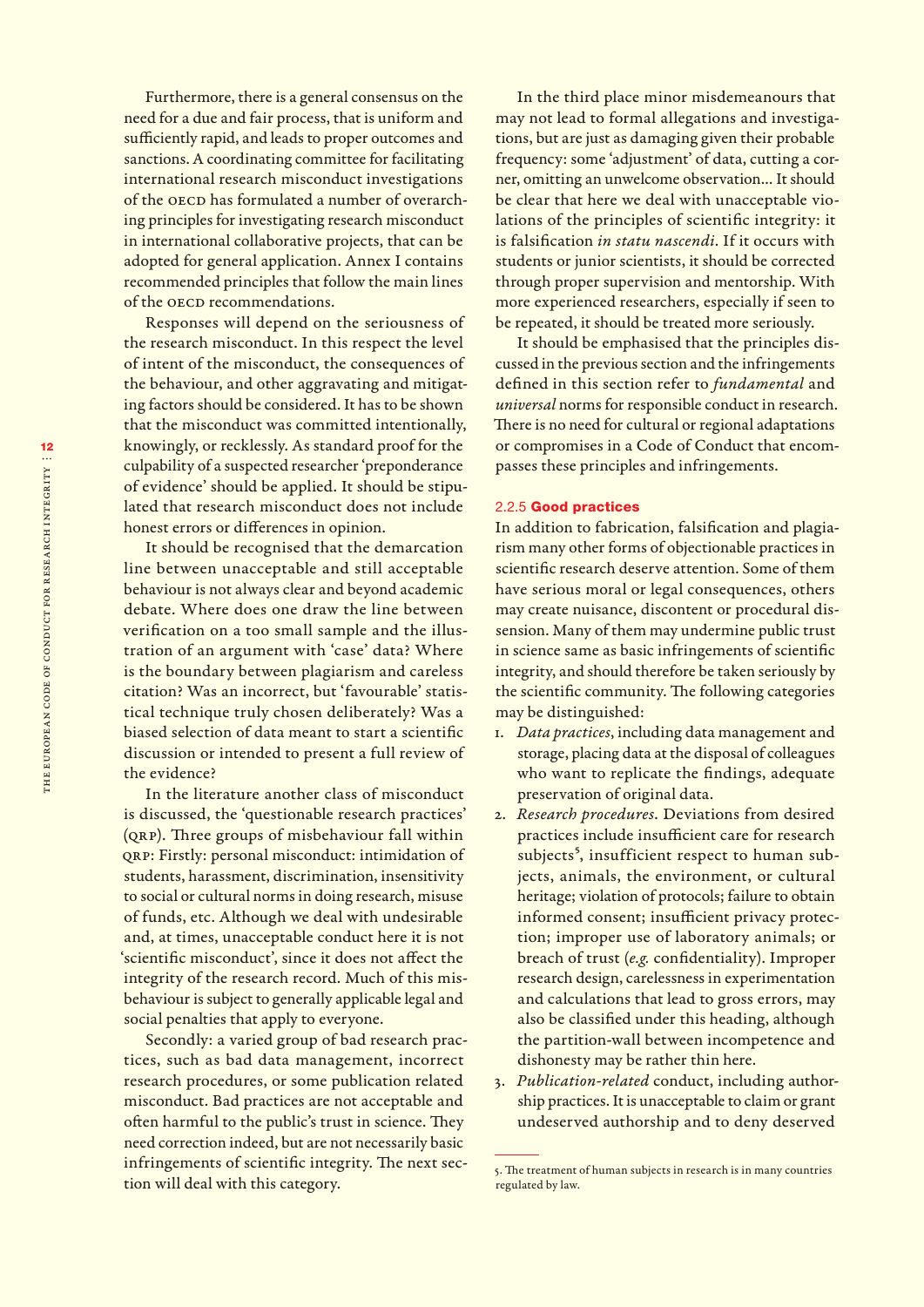authorship, or to inadequately allocate credit. Breaching of publishing rules, such as repeated publication, salami-slicing of publication, no or a too long delay in publication, or insufficient acknowledgement of contributors or sponsors, fall within this category as well.

4. *Reviewing* and *editorial* issues, including independence and conflict of interests, personal bias and rivalry, appropriation of ideas.<sup>6</sup>

Again, the dividing line between acceptable and not acceptable practices is somewhat vague, and may vary over nations, regions or disciplines. But there is also a thin borderline between some violations of these practices and the serious types of misconduct, as discussed in section 2.2.4. Unjustified claimed authorship and ghost authorship are forms of falsification, purloining ideas as an editor or reviewer is plagiarism, causing pain or stress to research participants or to expose them to hazards without informed consent is certainly ethically unacceptable behaviour. But in general these 'good practices' refer to practical rules and arrangements in conducting, administering and reporting research.

Unlike the fundamental principles of scientific integrity and the violating of these principles through fabrication, falsification or plagiarism, which have a universal character, good practices as outlined above may be subject to cultural differences: definitions, traditions, legislative regulations and institutional provisions may vary over nations or regions, sometimes also over disciplines. A required system of regulations of good practices in research should, therefore, not be part of a universal Code of Conduct. It should rather be developed in the form of national or institutional *Good Practice Rules*, recognising the legitimate differences between national, disciplinary or institutional systems. Nevertheless a list of issues to be addressed in such Rules (see sub 2.3 below) should be provided, including recommendations on how to deal with them. In general such recommendations are based on general assent, but, as said, rules of procedure must allow for national differences and cannot claim catholicity.

#### 2.3 Guidelines for Good Practice Rules

In these guidelines the following categories of good practices in scientific and scholarly research are distinguished: proper data practices, proper (technical as well as responsible) research procedures, well-considered publication-related conduct and responsible reviewing and editorial procedures.

Each country should adopt, amend or supplement these recommendations in accordance with its legislative requirements or traditions and compose an own set of Good Practice Rules. Then the scientific society will require all its members to adhere to these Rules, and will also ask its institutes and scientific organisations to require their own members to comply.

#### 1. Good data practices: availability and access

- All primary and secondary data should be stored in a secure and accessible form.
- Original scientific or scholarly research data should be documented and archived for a substantial period (at least 5 years, and preferably 10 years).
- Research data should be placed at the disposal of colleagues who want to replicate the study or elaborate on its findings.
- Freedom of movement of scientists, the right to peaceably and voluntarily associate with other scientists, and the freedom of expression and communication should be guaranteed.

#### 2. Proper research procedures

- All research should be designed and carried out in a careful and well considered manner; negligence, haste, carelessness, and inattention should be avoided, so as to prevent human errors.
- Researchers should try to deliver what has been promised in the application for support or funding.
- Researchers must seek to minify any harmful impact on the environment, and should be aware of the need for sustainable management of resources; this implies an efficient deployment of the (financial and other) resources, and minimisation of waste.
- Clients and/or sponsors should be alerted to the ethical and legal obligations of the researcher, and to the possible restrictions this may imply.
- Clients and/or sponsors should be made aware of the vital importance of publication of the research findings.

<sup>6.</sup> A number of suggestions with respect to headings 3 and 4 in the  $\,$ Rules of Procedure are extracted from the excellent publication of the Committee on Publication Ethics (COPE) *Guidelines on good publication practice*. We are also grateful for the Committee's comments on an earlier version of this proposal.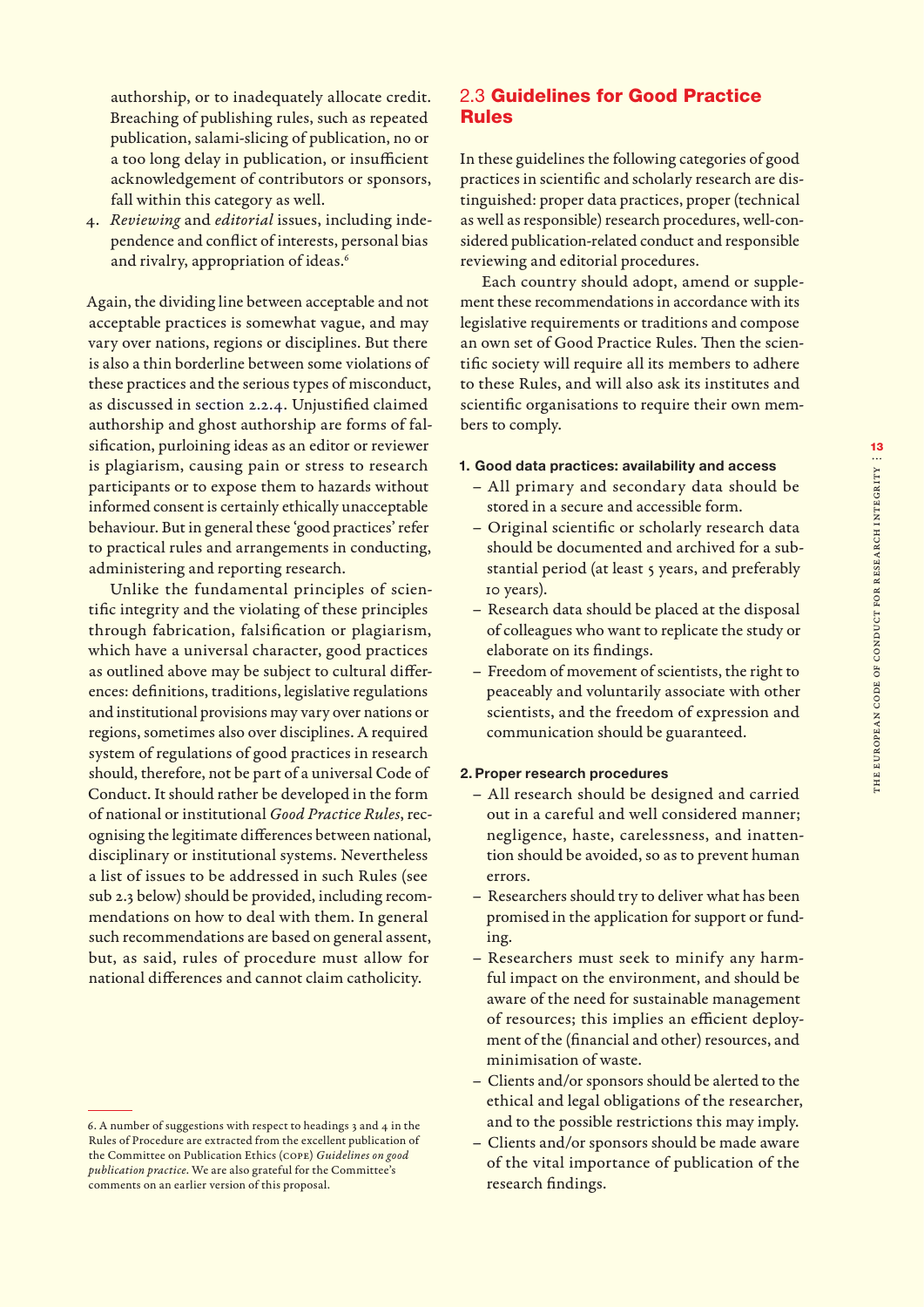- Confidentiality of data or findings should be respected by the researcher when it is legitimately required by the client or employer.
- Proper account will be given to the sponsor in case a grant or co-funding was received for the research.

#### 3. Responsible research procedures

- All research subjects, be they human, animal, cultural, biological, environmental or physical, should be handled with respect and care.
- The health, safety or welfare of the community, or of collaborators and others connected with the research, should not be compromised.
- Sensitivity to age, gender, culture, religion, ethnic origin and social class of research subjects should be evinced.
- Human subject protocols should not be violated: this implies complying with the requirement of informed consent on the basis of adequate and appropriate information, and to voluntary agreement to participate, treating personal information with highest possible confidentiality, avoiding unnecessary deception, and using the obtained information only for the purpose of the investigation.
- The use of animals in research is acceptable only if alternative ways to achieve the results have been investigated and have been found inadequate; any harm or distress to be inflicted on an animal must be outweighed by the realistic expected benefits and must be minimised as much as possible.

#### 4. Publication-related conduct

- Researchers should publish the results and interpretations of their research in an open, honest, transparent and accurate manner.
- Researchers should strive to ensure the earliest possible publication of the results of their research, unless commercial or intellectual property considerations (*e.g.* patent application) justify delay.
- Authorship should only be based on a creative and significant contribution to the research (*i.e.* contribution to the design, data collection, data analysis, or reporting, not for general supervision of a research group or editing of text). Guest authorship (*i.e.* listing authors who do not qualify) or ghost authorship (*i.e.* omitting individuals who meet authorship criteria) are not acceptable. All authors are fully responsible for the content of the publication, unless it is specified they are responsible only for a

specific part of the study and publication.

- Sequence of authors should be agreed by all authors, ideally at the start of the project or the initiation of the article/monograph, and may follow national and/or disciplinary codes. The criteria for deciding the order of authors should be agreed at the start of the project or writing.
- The work and contribution of collaborators and assistants should be acknowledged if appropriate, with their permission.
- All authors should declare any relevant conflict of interest, which may be financial, commercial, personal, academic, or political.
- Important work and intellectual contributions of others that have influenced the reported research should be appropriately acknowledged. Related work should be correctly cited. References should be restricted to (paper or electronically) printed publications and publications 'in print'.
- In communication with the general public and in popular media the same standards of honesty and accuracy should be maintained; any attempt to exaggerate the importance and practical applicability of the findings should be resisted.
- Publication of the same (or substantial parts of the same) work in different journals is acceptable only with the consent of the editors of the journals and where proper reference is made to the first publication. In the author's CV such related articles must be mentioned as one item.
- Financial or other types of support for the research and its publication should be properly mentioned and acknowledged.

#### 5. Reviewing and editorial issues

- An editor or reviewer who has a relevant potential conflict of interest – which may be personal, academic, political, commercial or financial – should, ideally, withdraw from involvement in any publication decision. If the conflict is considered minor or unavoidable it should be disclosed to the readership.
- Reviewers should provide thorough, accurate, objective, and justifiable assessments in a timely manner.
- In the review of a manuscript, confidentiality must be maintained.
- Reviewers and editors shall not make any use of the data or interpretations presented in submitted manuscripts without the author's permission.
- The same standards and rules apply in the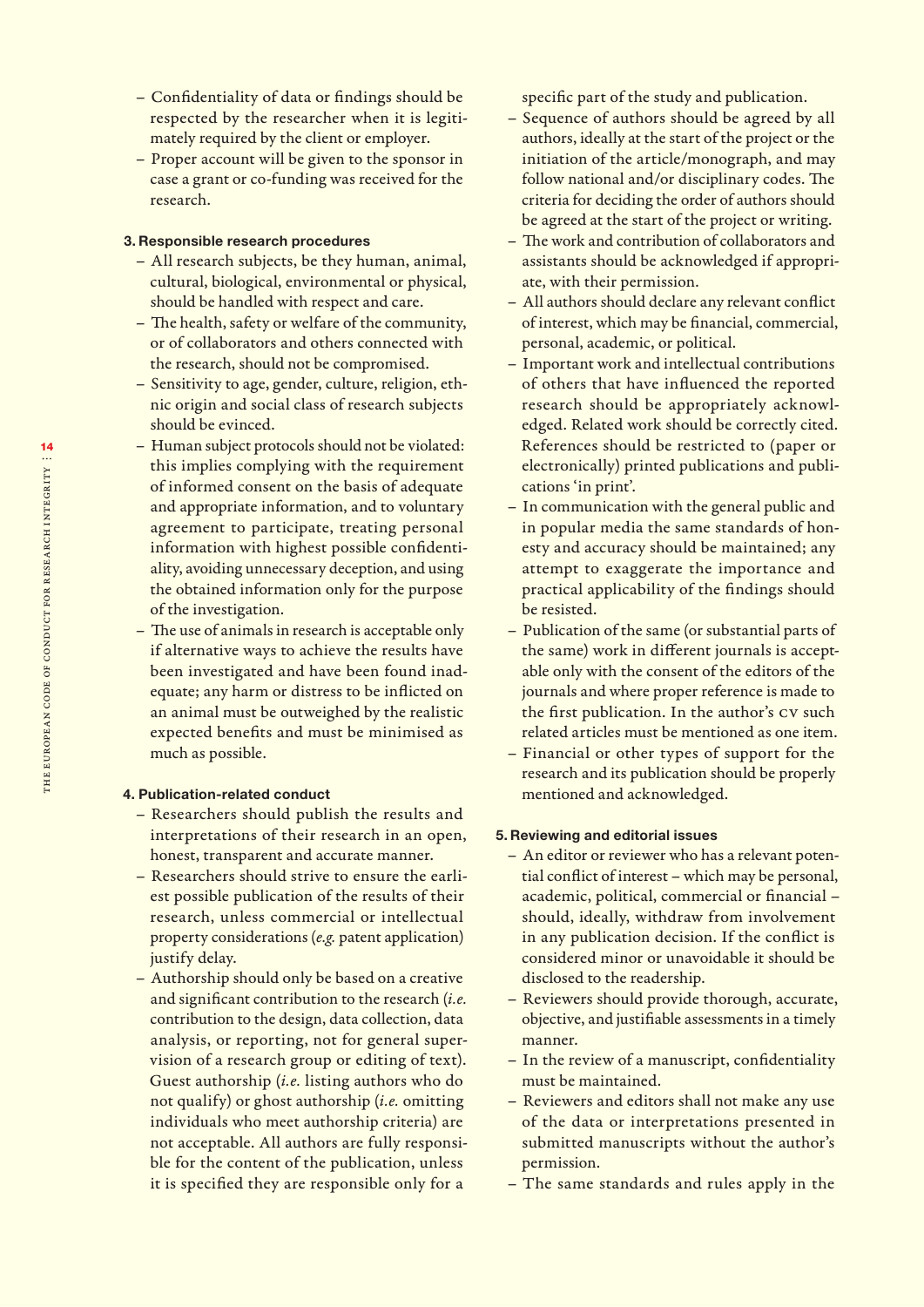review process with regard to projects or programmes submitted for funding, rewards or reconnaissance purposes.

– The same standards and rules apply in the review process of individuals or institutions for appointments, promotion, awards or other forms of recognition.

#### 2.4 International Collaborative Research

International scientific collaboration is increasing sharply, not only because of the growth of international funding and the stimulation of modern communication technology, but also because science itself has developed into a truly collaborative and international activity. Common agreement on standards of scientific integrity, and on rules and procedures to deal with cases of misconduct, is of crucial importance in international research as well. This is the main argument for an internationally accepted Code of Conduct.

In international collaboration partners should agree to conduct their research according to the standards of research integrity as developed in this document, and to bring any suspected deviation from these standards, in particular alleged research misconduct, to the immediate attention of the project leader(s) and senior responsible officer in the university or research institute (employer). Such a case should be investigated according to the policies and procedures of the partner with the primary responsibility for the project, while respecting the laws and sovereignty of the States of all participating parties.

In formal, large scale, and often externally funded international research projects there may be questions as to which country should conduct the investigation if allegations of misconduct are raised, and how; and, even more importantly, what is to happen when the relevant national policies are at odds with each other. The Coordinating Committee of the OECD Global Science Forum, referred to sub 2.2.5, recommends the establishment of an agreement for collaborative research that addresses the promotion of responsible conduct in research and describes the procedures for the investigation of allegations of research misconduct within the project. The Committee has produced a boilerplate text for International Agreements, which should be embodied in the formal documents that establish the collaborative project. This boilerplate text is included under Annex II.

#### 2.5 Annexes

#### Annex I:

#### Recommended Principles for Investigating Research Misconduct

#### Integrity of the process

- Investigations into research misconduct allegations must be fair, comprehensive and conducted expediently but without compromising accuracy, objectivity, and thoroughness.
- Those parties involved in the procedure must ensure that any interests they have which might constitute a conflict of interest are disclosed and managed.
- Detailed and confidential records will be maintained on all aspects of the procedure.

#### **Uniformity**

• Procedures for dealing with misconduct should be spelled out in sufficient detail so that the transparency of the process and uniformity within one domain of jurisdiction from one case to another is ensured.

#### Fairness

- Investigation of research misconduct allegations should be conducted in a manner that is fair to all parties and in accordance with relevant laws.
- Persons accused of research misconduct must be given full details of the allegation(s) in writing and allowed a fair process for responding to allegations, asking questions, presenting evidence, calling witnesses, and providing responses to information presented.
- Allow witnesses to be accompanied by or seek advice and assistance from anyone of their choosing.
- Proportionate action should be taken against persons found to have committed research misconduct.
- Any action(s) taken should be subject to appeal. Of course, there should be an authority issuing the final decision.

#### **Confidentiality**

- The procedure should be conducted as confidentially as possible, in order to protect those involved in the investigation. Such confidentiality should be maintained provided this does not compromise the investigation of the allegation, health and safety, or the safety of participants in research.
- Where possible any disclosure to third parties should be made on a confidential basis.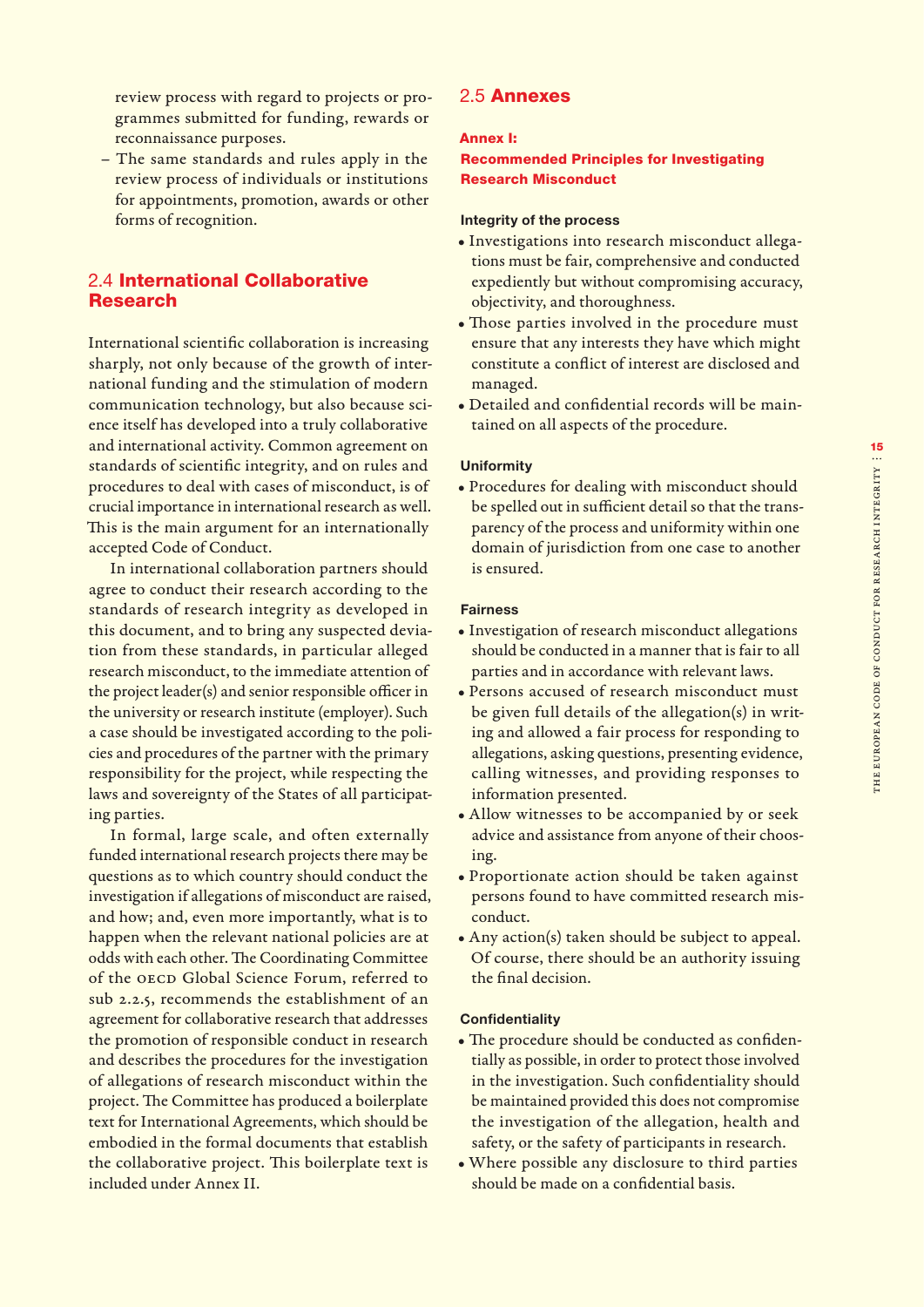• If the organisation and/or its staff have legal obligations to inform third parties of research misconduct allegations, those obligations must be fulfilled at the appropriate time through the correct mechanisms.

#### No detriment

- Anyone accused of research misconduct is pre sumed innocent.
- No person should suffer any unnecessary penalty when accused of research misconduct before the allegation is proven.
- No person should suffer any penalty for making an allegation of research misconduct *in good faith*, but action should be taken against persons found to have made allegations in bad faith.

#### Annex II:

Boilerplate text for International Agreements, as suggested by the OECD Global Science Forum Coordinating Committee for facilitating international misconduct investigations

We, the parties, agree:

- to conduct our research according to the standards of research integrity, as defined in the 'Guidance Notes for Developing Procedures to Investigate Research Misconduct Allegations in International Collaborative Research Project' (*www.oecd.org/sti/ (specify the national codes of conduct and disciplinary or national ethical guidelines that apply*);
- that any suspected deviation from these standards, in particular alleged research misconduct, will be brought to the immediate attention of (*all desig nated contact point(s)*) and investigated according to the policies and procedures of (*to be filled in with the body with primary responsibility*), while respecting the laws and sovereignty of the States of all participating parties;
- to cooperate in and support any such investiga tions; and
- to accept (subject to any appeal process) the con clusions of any such investigation and to take appropriate actions.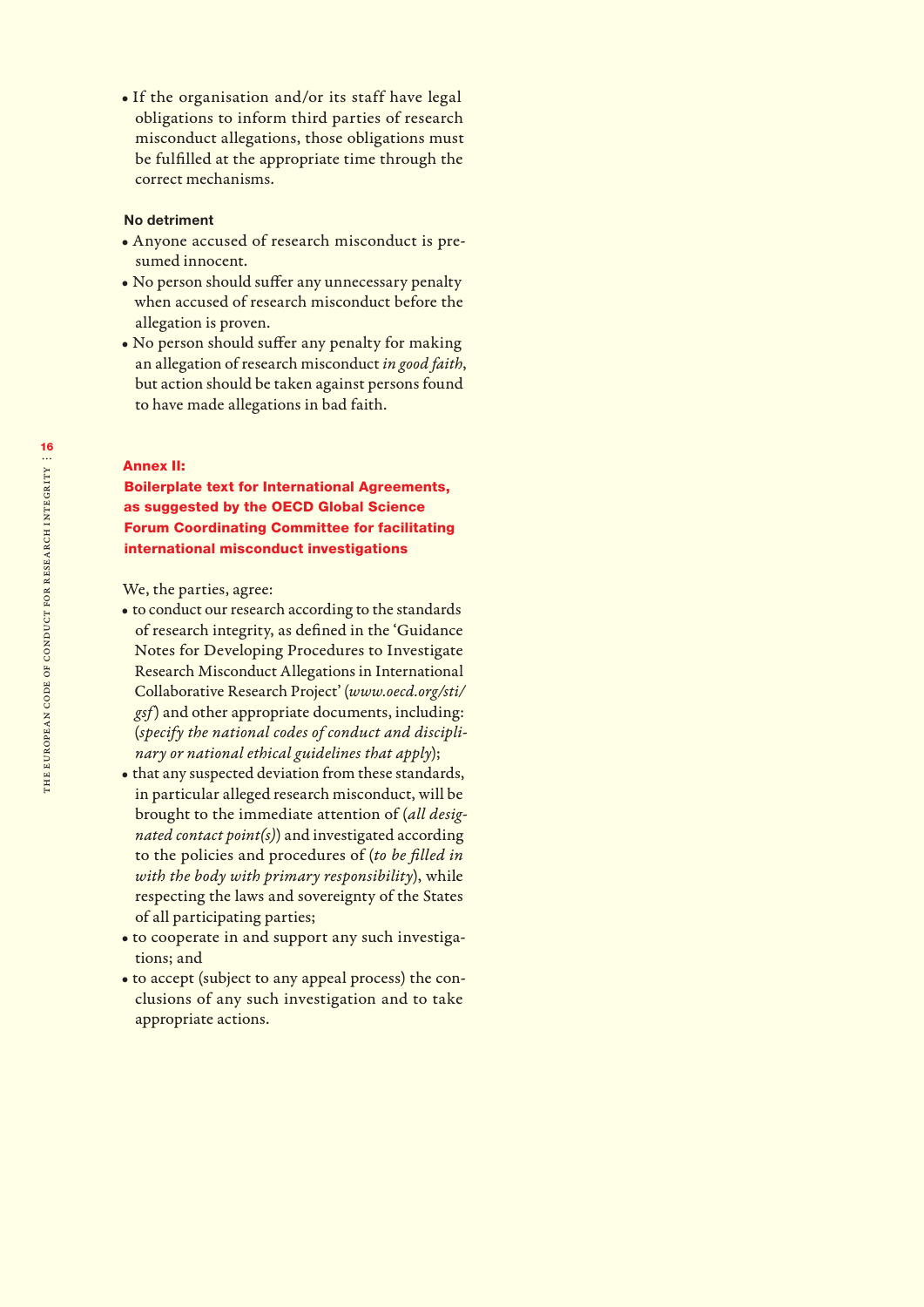## 3. ESF Member Organisation Forum on Research Integrity

The ESF Member Organisation Forum on Research Integrity was established in 2008 following the First World Conference on Research Integrity held in Lisbon in September 2007 for which the ESF acted as co-organiser with the US Office of Research Integrity. It was clear that there had to be substantial follow-up at the European level to the whole issue of research integrity.

 $\bullet$   $\bullet$ 

This Forum was set up with the objectives to serve as a platform for the exchange of information on good practice, to support and encourage those organisations which did not yet have the appropriate support to develop such structures, to learn from others and initiate debates in their respective communities. The members of the Forum are formed by 31 research funding and performing organisations from 22 countries. Honorary President Pieter Drenth represented ALLEA in the MO Forum and led Working Group 2 (Code of Conduct).

The outcomes of this ESF Member Organisation Forum on Research Integrity and of the work of the ALLEA Standing Committee on Science and Ethics were channelled as the European input to the second World Conference on Research Integrity in Singapore in July 2010.

It was envisaged that the Forum would integrate its conclusions into a comprehensive proposal for promoting and safeguarding integrity in scientific research and practice at the national and European levels. These conclusions are published in a full report 'Fostering Research Integrity in Europe' and its Executive Report that can be found at http:// www.esf.org/activities/mo-fora/research-integrity. html.

For the implementation of this proposal, an agreement in principle was reached on a division of labour between research councils, research performing organisations, Academies, and research integrity officers.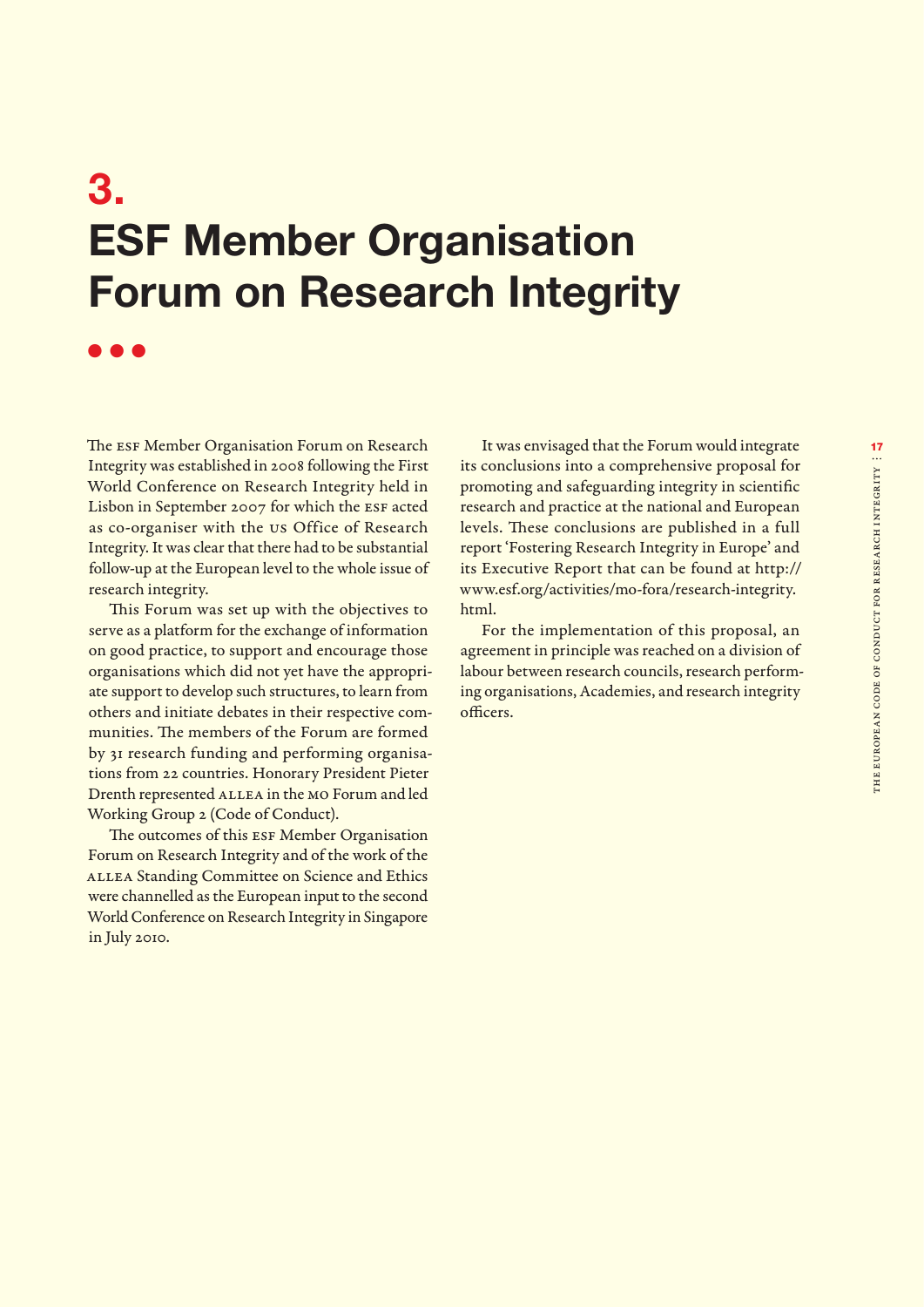#### ESF MO Forum on Research Integrity – List of members

| <b>Member</b>                                    | Organisation                                                                                                  | <b>Country</b>  |
|--------------------------------------------------|---------------------------------------------------------------------------------------------------------------|-----------------|
| Jean-Pierre Alix                                 | National Centre for Scientific Research (CNRS)                                                                | France          |
| Emilio Bossi                                     | Swiss Academies of Arts and Sciences                                                                          | Switzerland     |
| Cinzia Caporale                                  | National Research Council (CNR)                                                                               | Italy           |
| Tommy Dahlén                                     | Swedish Council for Working Life and Social Research (FAS)                                                    | Sweden          |
| Thomas Dantes                                    | Max Planck Society (MPG)                                                                                      | Germany         |
| <b>Glyn Davies</b>                               | Economic and Social Research Council (ESRC)/RCUK                                                              | United Kingdom  |
| Wim de Haas                                      | Royal Netherlands Academy of Arts and Sciences (KNAW)                                                         | The Netherlands |
| Dirk de Hen                                      | Royal Netherlands Academy of Arts and Sciences (KNAW)/ENRIO                                                   | The Netherlands |
| Umberto Dosselli                                 | Istituto Nazionale di Fisica Nucleare (INFN)                                                                  | Italy           |
| Pieter Drenth (Chair WG 2)                       | All European Academies (ALLEA)                                                                                |                 |
| Charlotte Elverdam<br>Frej Sorento Dichmann      | Danish Agency for Science, Technology and Innovation (FIST)                                                   | Denmark         |
| Sonia Ftacnikova (Chair WG 1)                    | Slovak Research and Development Agency (APVV)                                                                 | Slovakia        |
| Pilar Goya<br>Pere Puigdomènech                  | Consejo Superior de Investigaciones Científicas (CSIC)                                                        | Spain           |
| Saulius Grybkauskas                              | Research Council of Lithuania (LMT)                                                                           | Lithuania       |
| Michelle Hadchouel                               | French National Institute of Health and Medical Research (Inserm)                                             | France          |
| Maura Hiney (Chair WG 3)                         | Health Research Board (HRB)                                                                                   | Ireland         |
| Kirsten Hüttemann                                | Deutsche Forschungsgemeinschaft (DFG)                                                                         | Germany         |
| Cihan Kiziltan                                   | The Scientific and Technological Research Council of Turkey<br>(TÜBITAK)                                      | Turkey          |
| Elisabeth Kokkelkoren                            | Fund for Scientific Research (FRS-FNRS)                                                                       | Belgium         |
| Tomas Kopriva                                    | Czech Science Foundation (GAČR)                                                                               | Czech Republic  |
| Pavel Kratochvil                                 | Academy of Sciences of the Czech Republic (ASCR)                                                              | Czech Republic  |
| Milda Naujokaite                                 | Lithuanian State Science and Studies Foundation                                                               | Lithuania       |
| Livia Puljak (Chair WG $_4$ )                    | National Foundation for Science, Higher Education and<br>Technological Development of the Republic of Croatia | Croatia         |
| Claire Ribrault                                  | École Normale Supérieure                                                                                      | France          |
| Markus Roethlisberger                            | Swiss National Science Foundation (SNF)                                                                       | Switzerland     |
| Asael Rouby<br>Frank Bingen                      | National Research Fund (FNR)                                                                                  | Luxembourg      |
| Michèle Salathé                                  | Swiss Academies of Arts and Sciences                                                                          | Switzerland     |
| Aki Salo                                         | Academy of Finland                                                                                            | Finland         |
| Jan Stålhammar                                   | Swedish Research Council (VR)                                                                                 | Sweden          |
| Krista Varantola<br>Eero Vuorio                  | Delegation of the Finnish Academies of Science and Letters                                                    | Finland         |
| Ulrike Varga                                     | Austrian Science Fund (FWF)                                                                                   | Austria         |
| Evie Vereecke                                    | Research Foundation Flanders (FWO)                                                                            | Belgium         |
| Torkild Vinther<br>Gro Elisabeth Maehle Helgesen | Research Council of Norway                                                                                    | Norway          |

| Alan Donnelly | European University Association (EUA) |
|---------------|---------------------------------------|
| Rüdiger Klein | All European Academies (ALLEA)        |
| Laura Marin   | European Science Foundation (ESF)     |

Forum Working Groups:

WG 1: raising awareness and sharing information • WG 2: code of conduct •

WG 3: check list for setting up national structures • WG 4: research on research integrity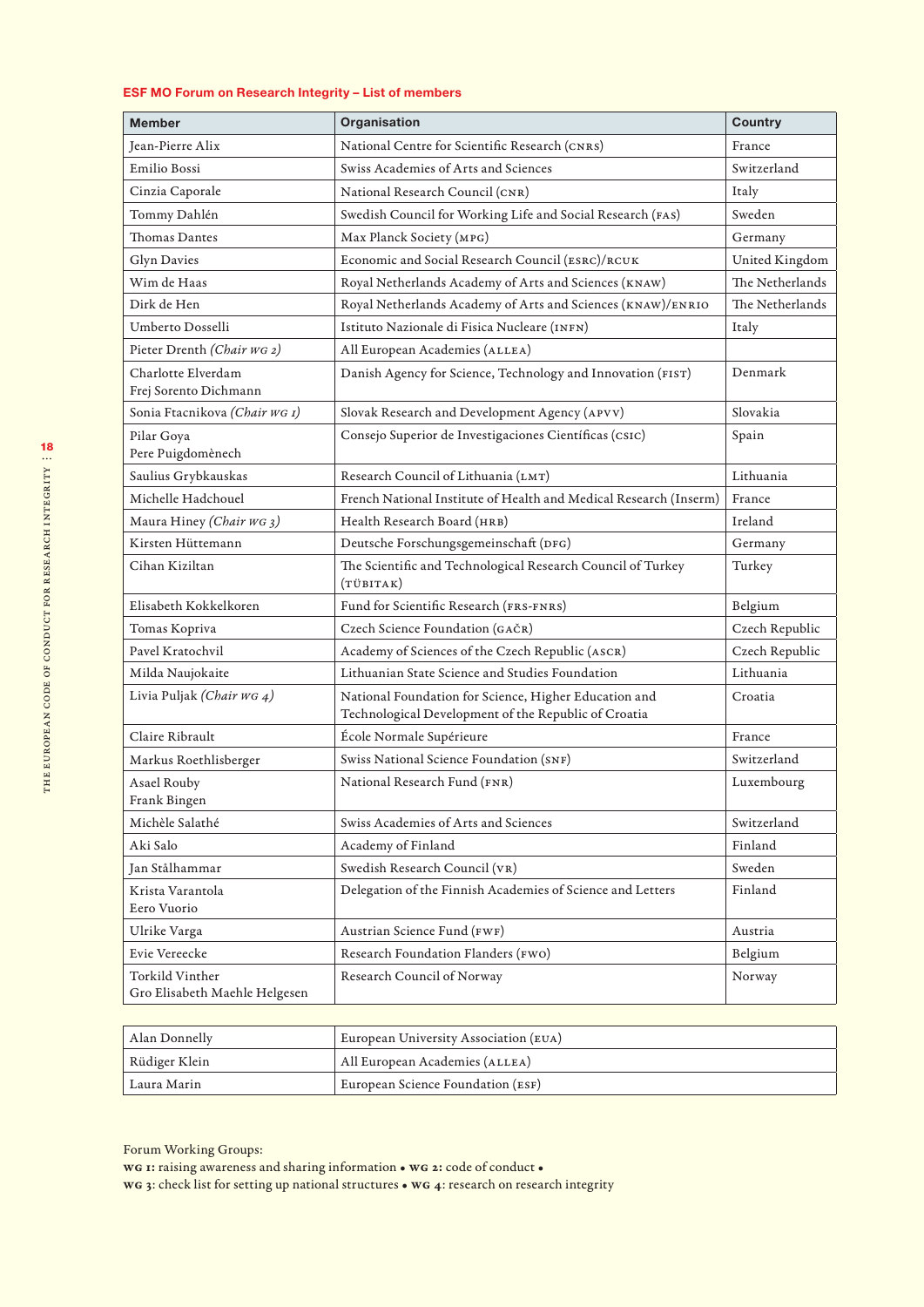# THE EUROPEAN CODE OF CONDUCT FOR RESEARCH INTEGRITY The European Code of Conduct for Research Integrity

# 4. ALLEA Standing Committee on Science and Ethics

and research integrity since the mid-1990's. The issue was first broached by Pieter Drenth during the ALLEA Conference on 'European Scientists between Freedom and Responsibility' in 1996. Ever since, and especially in response to the recommendations contained in the ESF Science Policy Briefing 'Good Scientific Practice' (2000) which allotted a specific role to the Academies in formulating codes of good scientific practices, the ALLEA Standing Committee on Science and Ethics has been devoting attention to the topic of trust in science. In 2003, ALLEA published the 'Memorandum on Scientific Integrity', which was an adaptation for a European audience from a Dutch document issued by the Royal Netherlands Academy of Arts and Sciences, and which subsequently was translated into several languages. It has been in use in many countries until today.

 $\bullet$   $\bullet$ 

ALLEA President (and later Honorary President) Pieter Drenth presented the Memorandum on numerous occasions also outside of Europe and in international organisations (UNESCO), and he participated in OECD's co-ordinating Committee for facilitating international research misconduct investigations (2007-2009).

ALLEA has been working on the issue of scientific More closely related to the ESF activity, ALLEA 19 More closely related to the ESF activity, ALLEA hosted chairs' and cross-working group meetings of the ESF Member Organisation Forum on Research Integrity and, in June 2009, a consultative meeting was convened with ca. 30 Member Academies that debated in detail and improved in many ways the earlier drafts and ultimately agreed on the Code of Conduct.

> As a follow-up, ALLEA is engaged in awareness raising activities among the scientific and scholarly community across Europe. Beyond Europe, ALLEA convened a workshop with Asian Academies in Singapore in 2010 on 'Strengthening research integrity' in global research collaboration, and is now participating, as an European inter-academy network, in the development of global recommendations (IAP).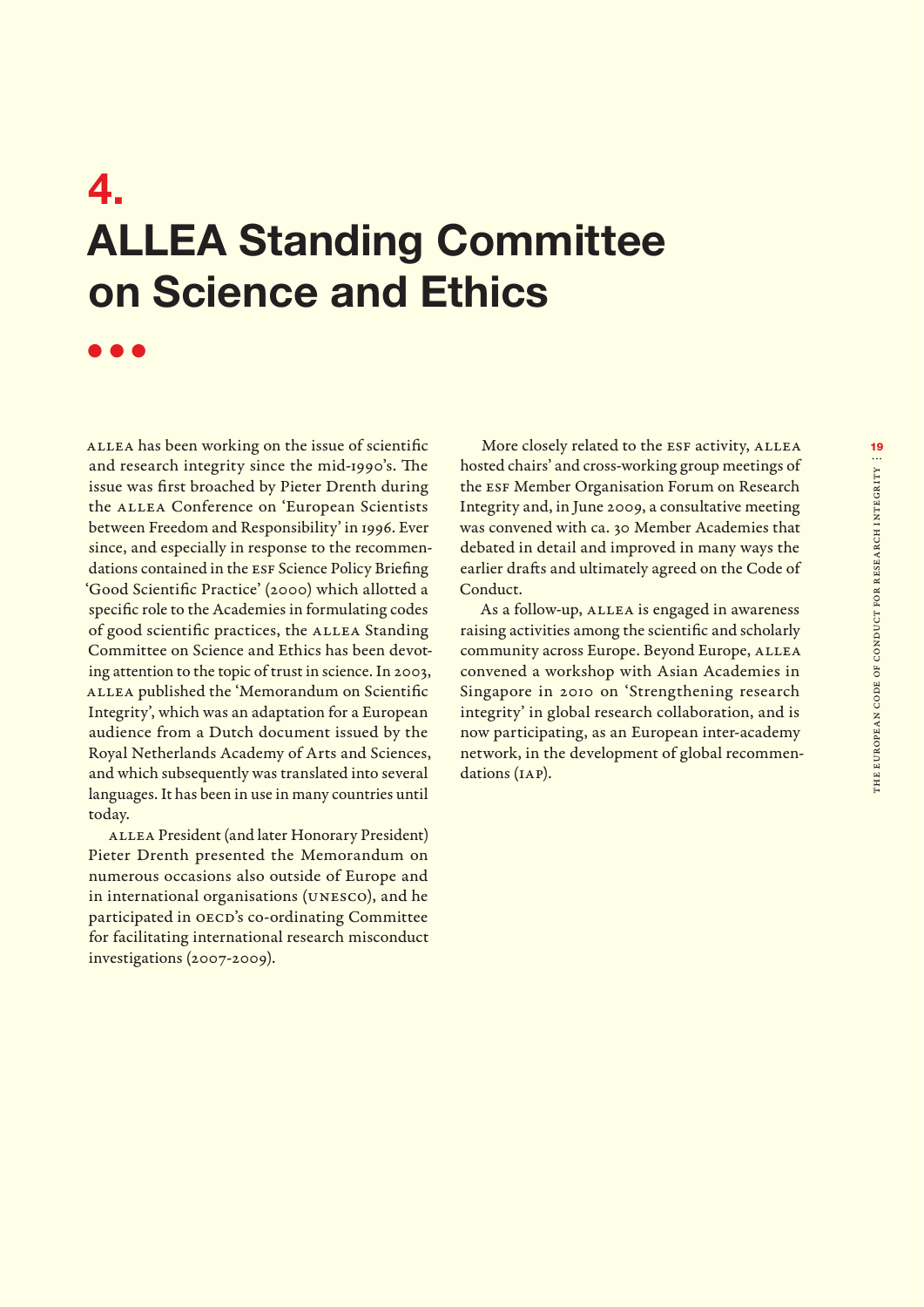#### Academy representatives at and contributors to ALLEA Consultative meeting on Research Integrity, Berne 2009

| <b>Member</b>                                                                                | Organisation                                                               | <b>Country</b>  |
|----------------------------------------------------------------------------------------------|----------------------------------------------------------------------------|-----------------|
| Gudar Beqiraj                                                                                | Academy of Sciences of Albania                                             | Albania         |
| Jean-Noël Missa                                                                              | Académie royale des Sciences, des Lettres et des Beaux-Arts<br>de Belgique | Belgium         |
| Paul van Houtte                                                                              | Royal Flemisch Academie of Sciences and Arts of Belgium                    | Belgium         |
| Zvonko Kusic                                                                                 | Croatian Academy                                                           | Croatia         |
| Pavel Kratochvil                                                                             | Academy of Sciences of the Czech Republic                                  | Czech Republic  |
| Ain-Elmar Kaasik                                                                             | Estonian Academy of Sciences (ap.)                                         | Estonia         |
| Katri Mäkinen                                                                                | Delegation of the Finnish Academies of Science and Letters                 | Finland         |
| Jean-François Bach                                                                           | Académie des Sciences                                                      | France          |
| Tamaz Gamkrelidze                                                                            | Georgian National Academy of Sciences                                      | Georgia         |
| Ludger Honnefelder                                                                           | Union of the German Academies                                              | Germany         |
| László Fésüs                                                                                 | Hungarian Academy of Sciences                                              | Hungary         |
| Sinead Riordan                                                                               | Royal Irish Academy                                                        | Ireland         |
| Nathan Sharon                                                                                | Israel Academy of Sciences and Humanities                                  | Israel          |
| Carlo Di Castro                                                                              | Accademia Nazionale dei Lincei (ap.)                                       | Italy           |
| Rexhep Ismajli<br>Eqrem Basha                                                                | Kosova Academy of Sciences and Arts                                        | Kosova          |
| Vija Klusa                                                                                   | Latvian Academy of Sciences (LAS) (ap.)                                    | Latvia          |
| Perko Vukotic                                                                                | Montenegrin Academy                                                        | Montenegro      |
| Pieter Drenth<br>Wim de Haas                                                                 | Royal Netherlands Academy of Arts and Sciences                             | The Netherlands |
| Andrzej Gorski                                                                               | Polish Academy of Sciences                                                 | Poland          |
| Canelas Pais                                                                                 | Academy of Sciences of Lisbon                                              | Portugal        |
| Paun Ion Otiman<br>Ionel Haiduc                                                              | Romanian Academy                                                           | Romania         |
| Michael Ugrumov                                                                              | Russian Academy of Sciences                                                | Russia          |
| Momcilo Spremic                                                                              | Serbian Academy of Sciences and Arts                                       | Serbia          |
| Ján Bakoš                                                                                    | Slovak Academy of Sciences                                                 | Slovakia        |
| <b>Bengt Gustafsson</b>                                                                      | Royal Swedish Academy of Sciences                                          | Sweden          |
| Emilio Bossi<br>Michèle Salathé<br><b>Beat Sitter-Liver</b><br>Peter Suter<br>Markus Zürcher | Swiss Academies                                                            | Switzerland     |
| Ismail Hakki Ulus                                                                            | Turkish Academy of Sciences                                                | Turkey          |
| Rüdiger Klein                                                                                | All European Academies (ALLEA)                                             | The Netherlands |

#### Core members of the Committee in 2009

| Ludger Honnefelder (Chair) | Union of the German Academies of Sciences and Humanities              |
|----------------------------|-----------------------------------------------------------------------|
| Pieter Drenth              | Royal Netherlands Academy of Arts and Sciences (Hon. President ALLEA) |
| Ene Ergma                  | Estonian Academy of Sciences                                          |
| Ayse Erzan                 | Turkish Academy of Sciences                                           |
| Dagfinn Føllesdal          | Norwegian Academy of Science and Letters                              |
| Hans Galjaard              | Royal Netherlands Academy of Arts and Sciences                        |
| Pavel Kratochyíl           | Academy of Sciences of the Czech Republic                             |
| Ida Nicolaisen             | Royal Danish Academy of Sciences and Letters                          |
| <b>Beat Sitter-Liver</b>   | Swiss Academy of Humanities and Social Sciences                       |
| Gérard Toulouse            | Académie des Sciences, France                                         |
| Jože Trontelj              | Slovenian Academy of Sciences                                         |
| Edoardo Vesentini          | Accademia Nazionale dei Lincei, Italy                                 |
| Rüdiger Klein              | All European Academies, ex officio                                    |